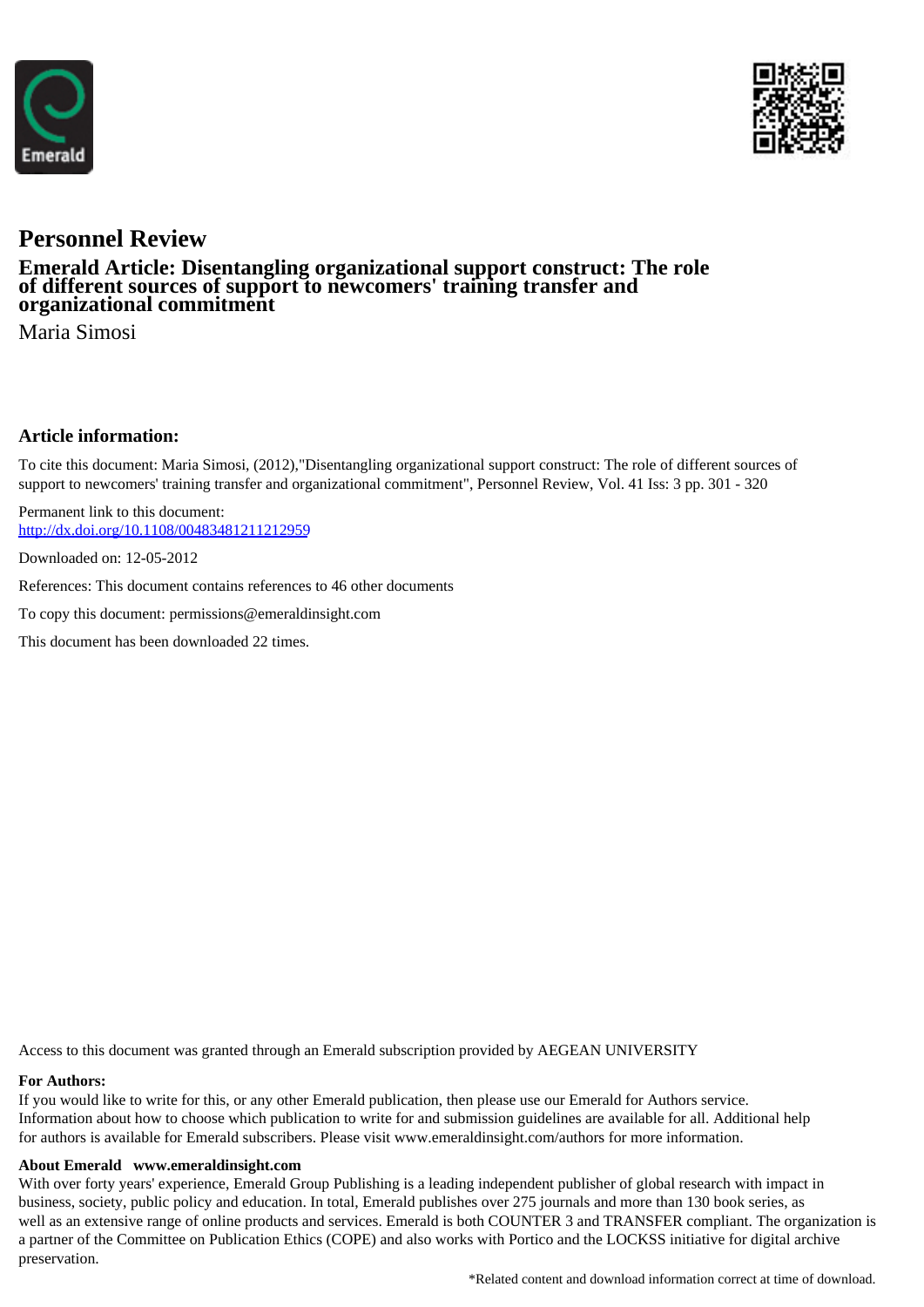The current issue and full text archive of this journal is available at www.emeraldinsight.com/0048-3486.htm

# Disentangling organizational support construct

# The role of different sources of support to newcomers' training transfer and organizational commitment

Maria Simosi

Department of Product and Systems Design Engineering, University of the Aegean, Syros, Greece

#### Abstract

Purpose – This paper aims to explore the differential role that organizational support (perceived organizational support (POS)), supervisory support (perceived supervisory support (PSS)) and colleague support (perceived colleague support  $(PCS)$ ) – as perceived by newcomers – play in the transfer of the latter's training as well as the development of affective and normative commitment towards their work organization.

Design/methodology/approach – Using a sample of 251 new hires, a series of regression analyses was conducted to test direct and moderating effects.

Findings – Findings showed that all three forms of organizational support examined had independent and direct effects on the dependent variables. Only perceived peer support did not add incrementally to the prediction of normative commitment when the other two support sources entered the equation. Further, the results supported the role of POS as a moderator in the supervisor support-training transfer relationship as well as its role as a moderator in the colleague support-affective commitment relationship. Specifically, high POS was found to strengthen the PSS-training transfer and PCS-affective commitment relationships, while low POS weakened these relationships.

Research limitations/implications – Since data are based on self-reports, common method bias may have inflated the relationships among the variables. The paper contributes to both research and practice by providing support for the distinction between the three forms of organizational support.

Practical implications – The paper contributes to both research and practice by providing support for the distinction between the three forms of organizational support.

**Originality/value** – This investigation extends previous research by demonstrating the existence of the moderating effect of POS on the relationship between PSS and newcomers' training transfer, and between PCS and newcomers' development of affective commitment towards their work organization.

Keywords Organizational supports, Skill transfer, Commitment, Greece, Skills

Paper type Research paper

#### **Introduction**

Perceived organizational support (POS) constitutes a subject of increasing interest within the field of organizational studies. It refers to the extent to which employees perceive that their employing organization values their contributions and cares for their well-being (Eisenberger et al., 1986). Theoretical and empirical research has identified entities other than the organization (namely, the supervisor and co-workers) with which employees could experience reciprocal attachment (e.g. Kottke and © Emerald Group Publishing Limited Sharafinski, 1988).

Personnel Review Vol. 41 No. 3, 2012 pp. 301-320 DOI 10.1108/00483481211212959



Disentangling organizational support

301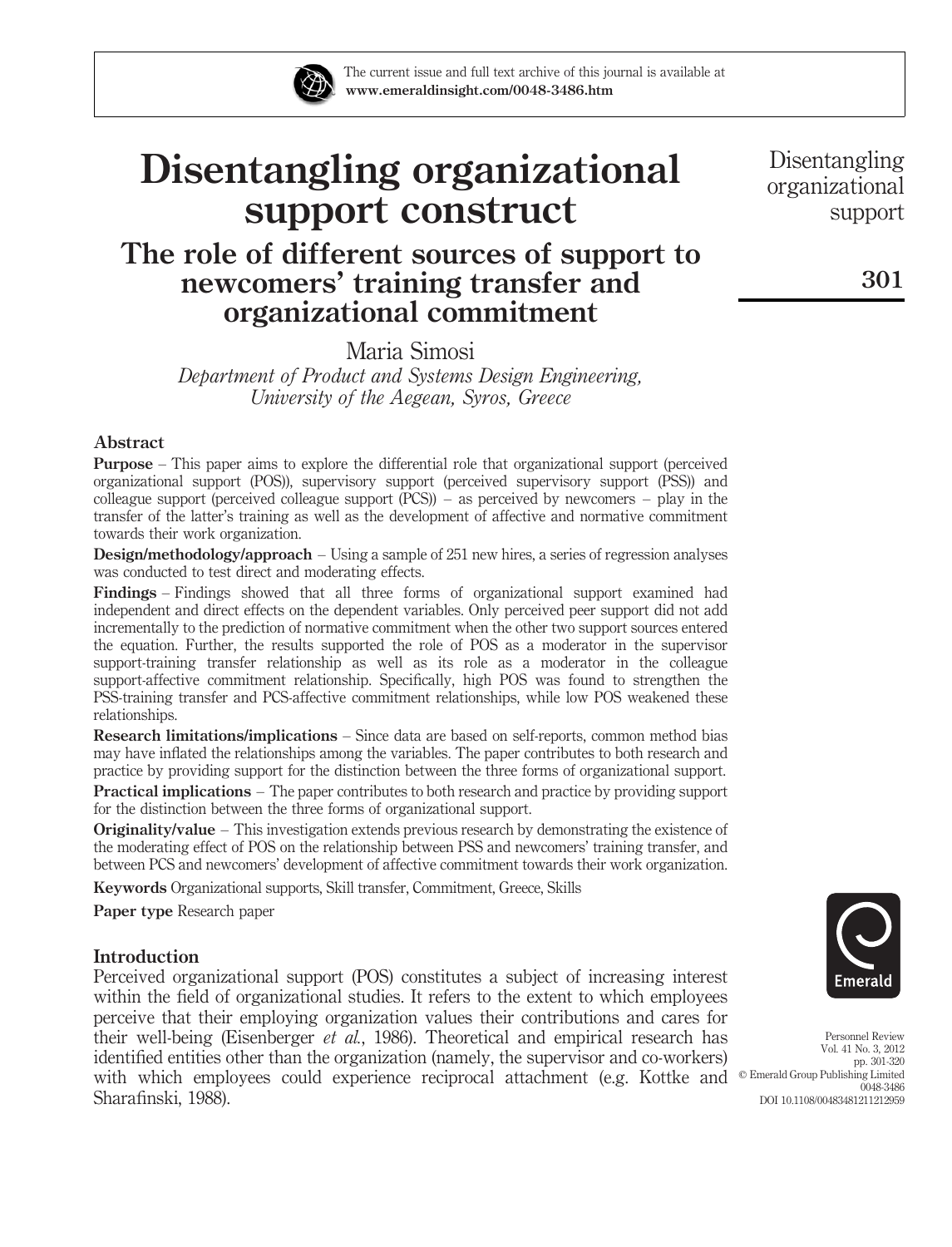The dominant theoretical basis for most research on the various forms of organizational supports has been social exchange theory, which alludes to the existence of a norm of reciprocity (i.e. exchange of resources) as a basis for employee relationships with their work organization/supervisor/co-workers (e.g. Blau, 1964; Eisenberger et al., 1986; Shore and Wayne, 1993). There are three possible processes underlying the consequences of POS (Rhoades and Eisenberger, 2002). First, when employees perceive that their work organization  $-$  as well as its agents  $-$  value their contributions and well-being, they feel obligated to reciprocate through both in-role and extra-role behaviors and work-related attitudes. Second, conveyed caring and respect helps to meet important individual needs for esteem, affiliation and approval at work. A third explanation has been that organizations' recognition and approval strengthen employees' belief that increased performance will be recognized and rewarded.

Moreover, no study has examined the role of social support within the work environment (as provided by the organization, supervisor and peers) using a sample of newcomers. Newcomers constitute a special group of employees in terms of the importance of the informal relationships they form with supervisors and colleagues for their successful socialization (Reichers, 1987; Ostroff and Kozlowski, 1992; Morrison, 2002). The nature and quality of these relationships between new hires and organizational members have been found to impact on the former's adjustment to their new work setting (Jones, 1983; Major et al., 1995). Moreover, empirical findings have indicated that newcomers seek social support as a strategy in their attempts to adapt to their work organization (Feldman and Brett, 1983; Fisher, 1986). Thus, taking into account the crucial role of social support to new hires, the study sets out to examine the role of different forms of social support within work organizations on newcomers' training transfer as well as the development of their organizational commitment.

Moreover, to date, organizational support has mostly been studied as a general that incorporates various support sources even though the necessity of distinguishing among various support sources has already been suggested (e.g. Rhoades and Eisenberger, 2002; Stinglhamber and Vandenberghe, 2003). While the work organization, the supervisor and peers have been acknowledged as important sources of employees' support, to the current researcher's knowledge, no study has simultaneously investigated all three support sources with the aim of achieving a finer understanding of whether and how each form actually come to influence employees. Finally, unlike the bulk of the extant research, this study focuses on the examination of the role of socio-emotional (rather than practical or "instrumental") support; in other words, it examines the extent to which employees perceive that each of the three organizational entities are willing to lend emotional support and assistance.

Specifically, the present study aims to address the research gap identified by disentangling the general construct of organizational support to its various forms (i.e. organizational, supervisor and peer support) and examining their simultaneous role on newcomers' training transfer and organizational commitment development. Second, this study also aims to address contradictory findings contesting the role of supervisor support to employees' attitudes and behaviors. In addition, given the fact that limited research has been conducted in Greek organizations, the present study aims to provide baseline information regarding organizational support in Greece. Finally, this study extends existing research on organizational supports, by providing knowledge on the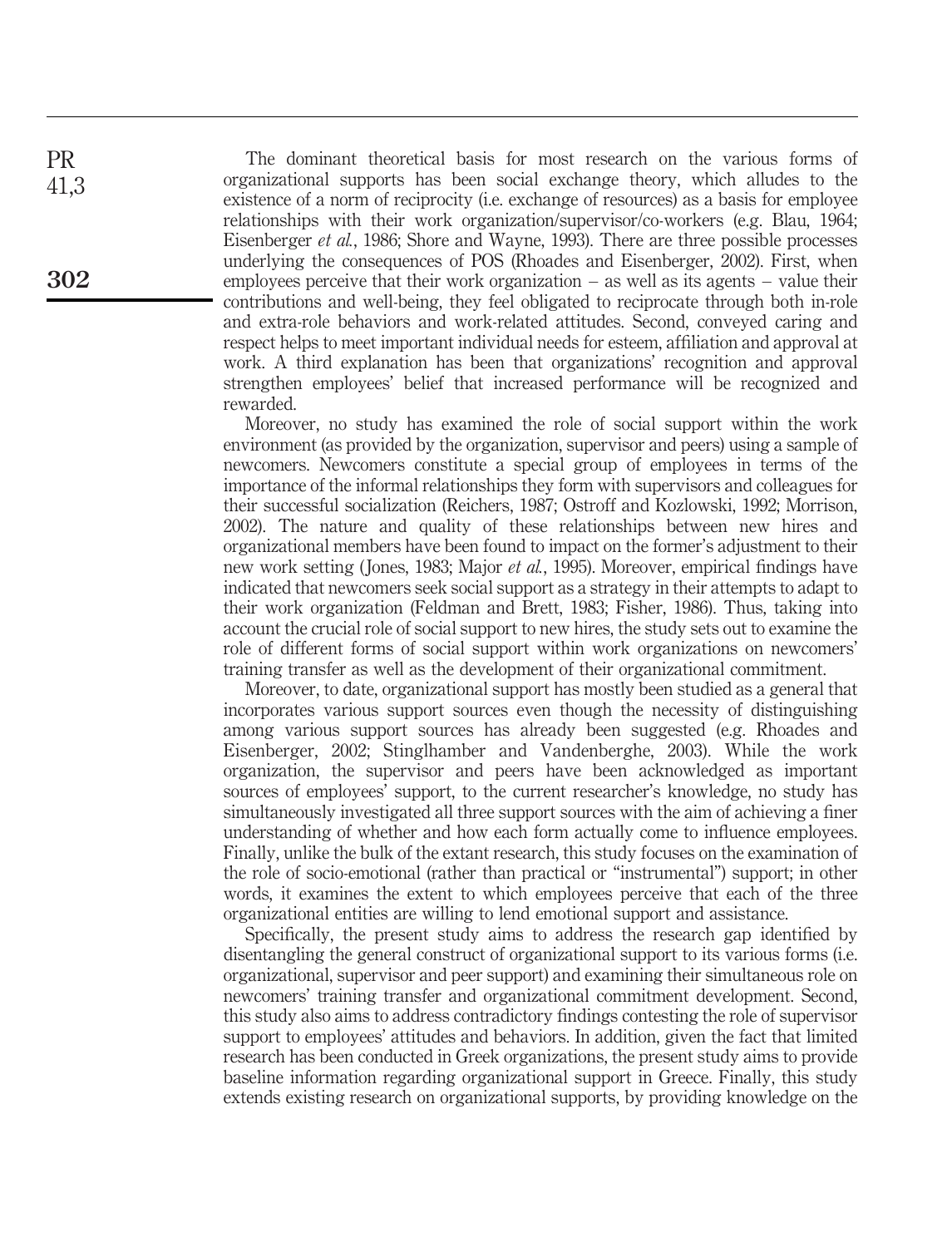extent to which research undertaken mainly within North American contexts are transferable to a Greek work context which has been found to have culture-specific HRM practices (e.g. Myloni et al., 2004).

From a practical standpoint, and given the fact that extensive resources are dedicated to newcomers' effective organizational adjustment, the findings will contribute to practitioners' knowledge of the relative effectiveness of – and the mechanism by which – each source of support may enhance training transfer and build organizational commitment. Such knowledge is of pivotal importance when taking into account that a large amount of human and financial resources are devoted by organizations to newcomers' socialization as a means of ensuring the latter's effectiveness as well as successful adjustment to the organization. Moreover, by exploring the simultaneous role of the three organizational support sources, the study aims to provide insights regarding possible indirect relationships among support relationships that employees develop with their supervisor and peers and work organization.

Next, a review of the extant work on the three forms of support is presented, followed by a review of training transfer and organizational commitment. Then, specific research questions are formulated regarding the mechanisms through which organizational supports impact the dependent variables.

#### Three sources of organizational support

In the same manner that employees develop perceptions concerning the extent to which they are valued and cared for by the organization, they also develop global perceptions in regard to the extent to which their supervisor or their colleagues value their contributions and care about their well-being. POS has been described as an employee's belief that his/her work organization respects and values his/her contributions as well as caring about his/her well-being. The employee interprets the support provided by his/her employer as a demonstration of commitment towards him/her (Eisenberger *et al.*, 1986), which in turn tends to enhance desirable attitudes and behaviors. POS has been found to act as an antecedent of a series of employees' attitudinal and behavioral patterns; employees have been found to reciprocate POS with affective and normative commitment (e.g. Shore and Tetrick, 1991; Wayne et al., 1997; Eisenberger et al., 2001), while a POS-training transfer link has also been illustrated (e.g. Baldwin and Ford, 1988; Burke and Hutchins, 2007).

Perceived supervisor support (PSS) alludes to the degree to which employees perceive that their supervisor cares about them and values their contributions (Eisenberger et al., 2002); this construct constitutes an indicator of the quality of exchange relationships between employees and supervisors. Relevant review indicates that supervisors act as organizational representatives, by assessing and directing employees' performance and overall behavior (Levinson, 1965; Eisenberger et al., 2002); as a consequence, indications of favorable treatment (i.e. supervisor support) can be seen as a tool by which the organization communicates its support to the employees and are thus regarded by employees as reflective of the organization's views. While favorable treatment received by supervisors has been found to strongly relate to POS (e.g. Rhoades and Eisenberger, 2002), there is empirical evidence reporting that POS and PSS are non-redundant constructs (e.g. Stinglhamber and Vandenberghe, 2003; Maertz et al., 2007). In general, supervisor-level constructs, such as leader-member exchange – and supervisor support in particular – have been found to have an independent effect on behavior, while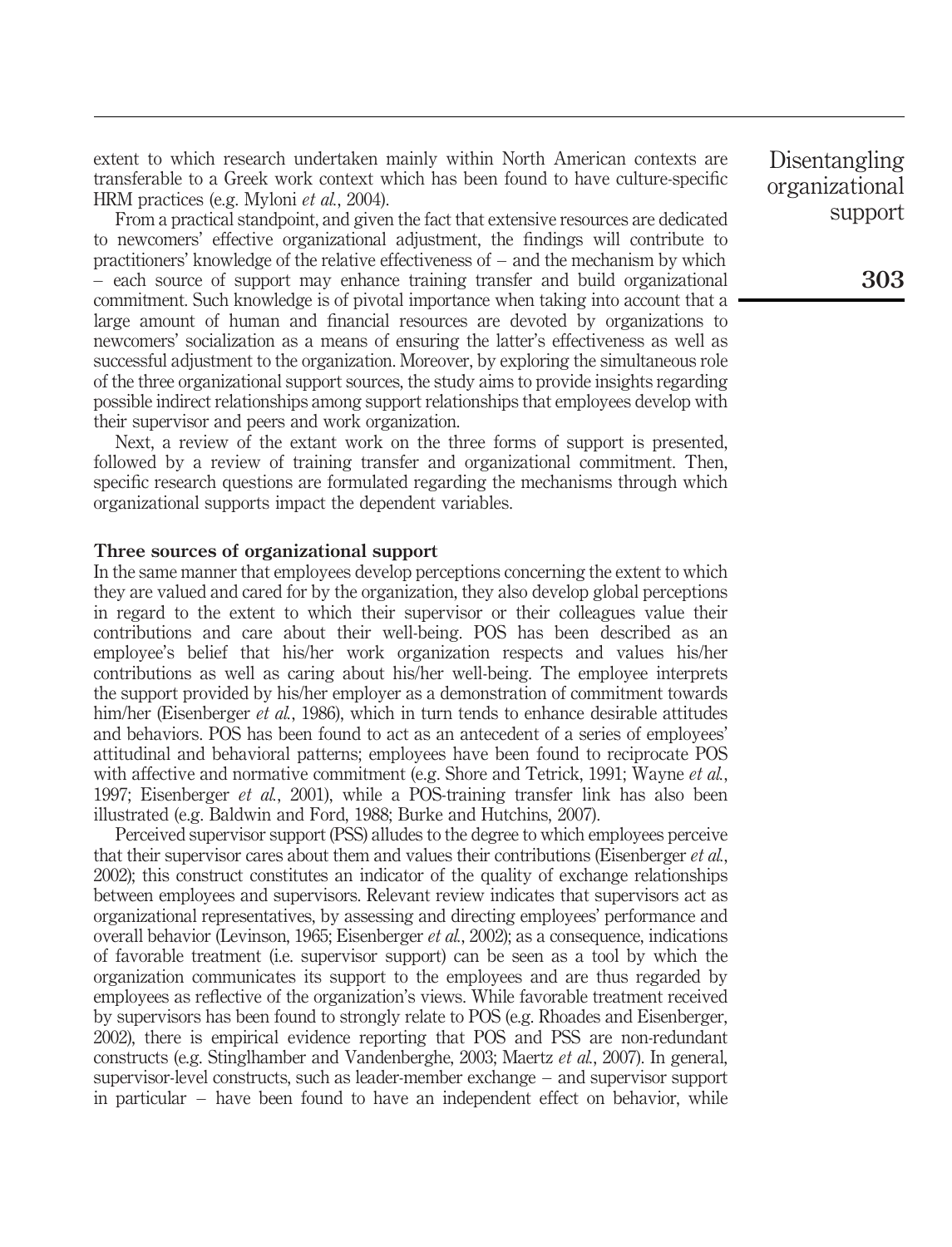explaining significant incremental variance in outcomes beyond organization-level effects (e.g. Maertz et al., 2007; Wayne et al., 1997). Numerous studies have illustrated that supervisor support has an effect to skill transfer process (e.g. Xiao, 1996; Awoniyi et al., 2002; Gumuseli and Ergin, 2002); most of these studies have focused on the supervisor's instrumental support (as exemplified by the latter's support towards employee's application of new knowledge on the job or in terms of the feedback provided), rather than focusing on the provision of social support.

In the meantime, there have been empirical studies that have contested the PSS-training transfer relationship (e.g. Facteau et al., 1995; van der Klink et al., 2001; Chiaburu and Marinova, 2005). For instance, Chiaburu and Marinova (2005) conducted their study in a US work organization using a sample of employees who had recently attended at least one training course. Using structural equation modeling, they found that supervisor's (instrumental) support was unrelated to skill transfer. A possible explanation offered for this finding has been that employees of the organization studied depended less on their supervisors for training outcomes than on organizational-level policies. Similarly, Facteau et al.'s (1995) study in 35 departments of a government state agency used a sample of 967 managers (first-line, middle and upper levels of management) and found that supervisor support resulted in a decrease in transfer outcomes; this result has been attributed to an indirect relationship between these constructs which is mediated by employees' motivation to learn. Finally, van der Klink et al.'s (2001) study in banking organizations (using two samples of bank tellers) did not provide any evidence for the impact of supervisory behavior on training transfer. Thus, the review of extant research indicates inconclusive findings regarding the role of supervisor support to employees' training transfer.

Perceived colleague support (PCS) refers to the degree to which employees perceive that their co-workers care about their well-being as well as respecting their contributions (Eisenberger et al., 2002). In general, co-worker relationships have been found to play a pivotal role in newcomers' socialization (Feldman, 1977). As applied in the case of PSS, PCS has predominantly been studied in terms of "functional" support (i.e. provision of feedback). PCS has been found to be associated with organizational affective (but not normative) commitment (e.g. Self *et al.*, 2005). Regarding training transfer, PCS has been found to consistently predict training transfer (e.g. Facteau *et al.*, 1995; Bates et al., 2000; Chiaburu and Marinova, 2005). However, even though extant research has emphasized the crucial role that peers play in the transfer process, there has been a call to examine whether PCS adds incrementally to the prediction of outcome variables (e.g. Maertz et al., 2007).

#### Training transfer and organizational commitment

Training transfer generally refers to the generalization, application and maintenance of the trained knowledge and/or skills to the actual job context (Baldwin and Ford, 1988). Given the fact that extant training research has long identified a gap between learning and sustained workplace performance (e.g. Baldwin and Ford, 1988) as well as the widespread use of formal training programs, the need has arisen for empirical research on the effectiveness of newcomers' training, as portrayed by the transfer of training knowledge and skills to the actual work.

Recent empirical research has acknowledged the importance of work environment influences, such as organizational supports on training transfer (e.g. Kontoghiorghes,

304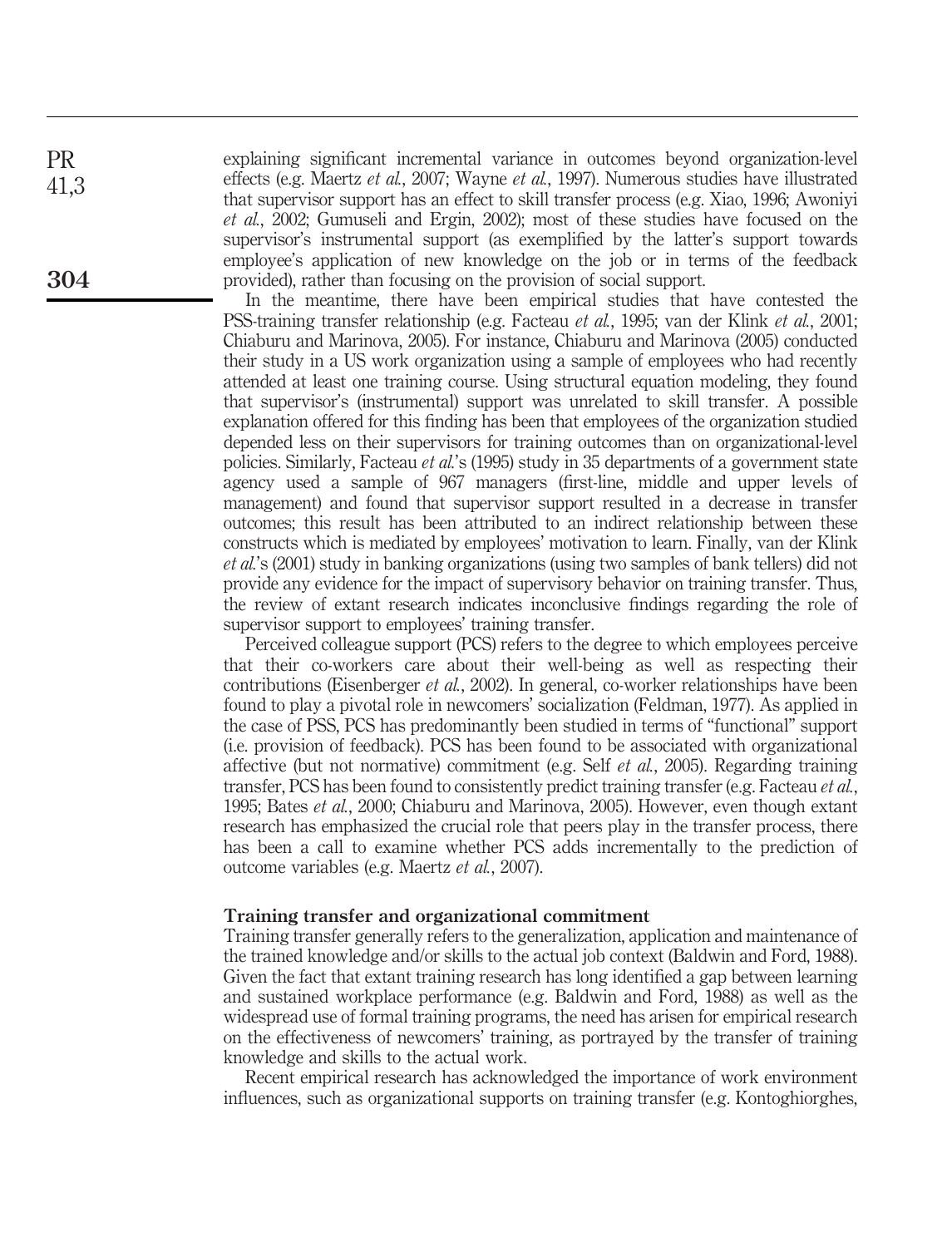2004; Burke and Hutchins, 2007). The social exchange approach has been used to inform this stream of research; organization's approval and respect towards its employees should increase the latter's feeling of competence as well as their anticipation that their increased performance will be valued; in return, employees are likely to feel obligated to increase their positive outputs and actively collaborate to achieve the company's goals (through transferring the skills/knowledge they have acquired during training) (Eisenberger et al., 1986).

Commitment to the organization has been considered to be a major hallmark of newcomers' successful adjustment. In general, the committed employee is typically described as "one who stays with the organization through thick and thin [...] protects company assets [and] shares company goals" (Meyer and Allen, 1997, p. 3). Affective and normative commitment have been the most widely researched commitment dimensions due to their association with organizationally desirable outcomes. In particular, affective commitment refers to employees' emotional attachment to the organization, while normative commitment alludes to employees' feelings of obligation to remain with the organization (Allen and Meyer, 1990).

The predominant theoretical framework underpinning most of the research which has examined the relationship between perceived organizational supports and commitment (mainly affective) has been social exchange approach, according to which when employees feel that the organization  $-$  both directly as well as via its agents  $$ meets their socio-emotional needs, such as affiliation and emotional support; this feeling enhances affective commitment since employees reciprocate by valuing and respecting their organization, as well as contributing towards the achievement of its goals. The relationship between POS and normative commitment has been less studied, even though it taps on the possibility that reciprocation is based on employee's felt obligation to care about the organization's welfare. Empirical studies have generally supported the direct effects model of each organizational support form on various employees' attitudes and behaviors (e.g. Facteau et al., 1995).

In summary, the review of extant research on the field has illustrated that, in general, supervisor and colleague-related perceptions influence outcomes separately from organization-related perceptions. However, the aforementioned review has also demonstrated that:

- . there is inconclusive evidence regarding the role of PSS on training transfer;
- . PCS-normative commitment link has not been investigated; and
- . there has been a call to examine whether PCS adds incrementally to the prediction of the outcome variables.

Extant research has demonstrated that positive social support from experienced organizational members (as demonstrated via the socialization practice of "investiture"), has been found to lead to perceptions of better fit and thus to internalization of organizational values and development of emotional link with the organization (i.e. organizational commitment) (Simosi, 2010). Thus, it is argued here that experienced caring and respect from their supervisors (PSS) and peers (PCS) is likely to fulfill newcomers' needs for emotional support, sense of belonging, create a sense of indebtedness and as a consequence, make the latter more willing to reciprocate by attitudinal and behavioral manifestations (i.e. accepting the goals/values of the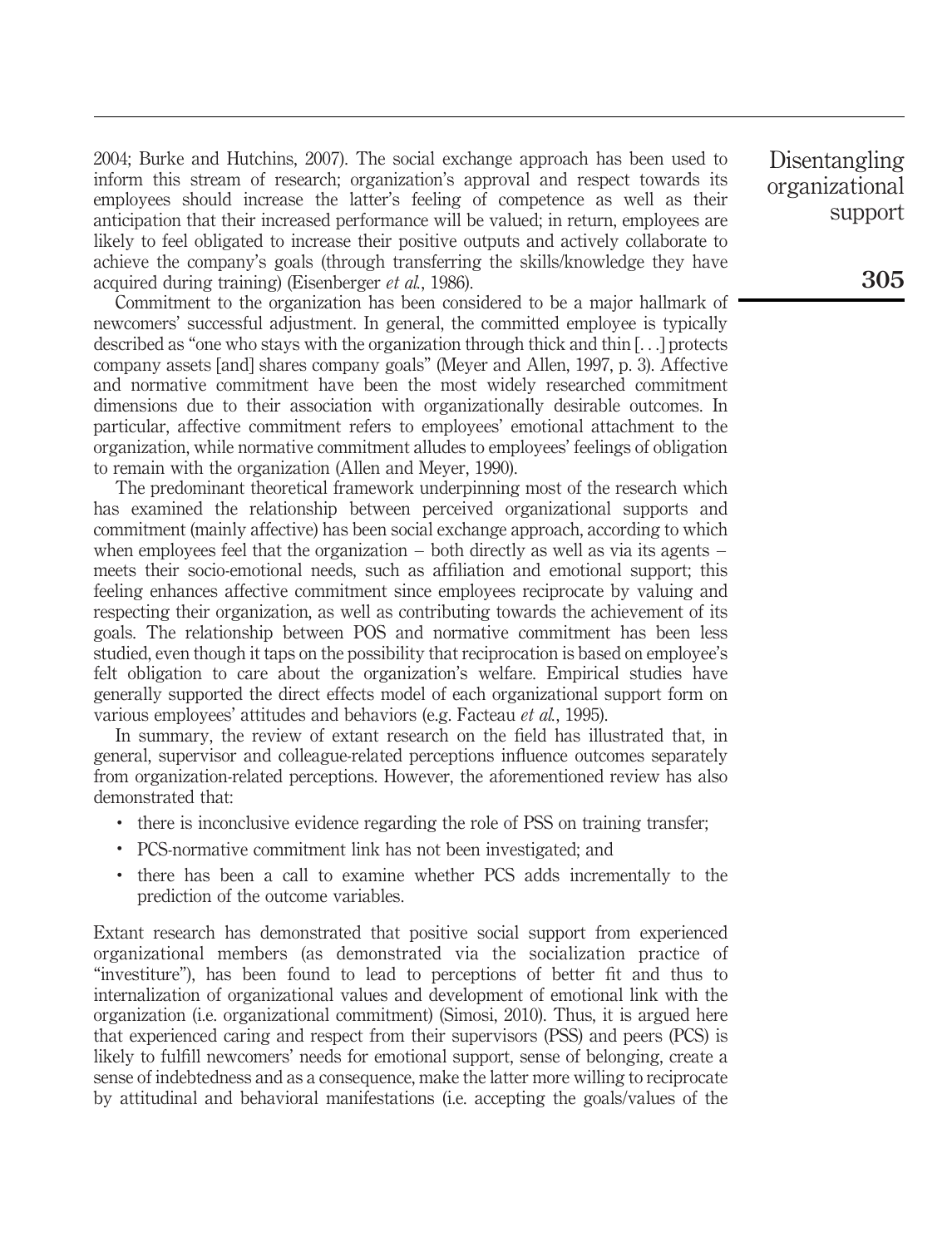organization, exerting effort towards these goals as well as transferring the skills gained through training to their actual work):

> H1. Each organizational support source adds incrementally to the prediction of both organizational (affective and normative) commitment and training transfer.

#### POS as moderator between supervisor/peer support-training transfer/organizational commitment relationship

Empirical research has demonstrated the existence of inter-relations between the various forms of organizational support (Kottke and Sharafinski, 1988; Shore and Tetrick, 1991; Self et al., 2005); as mentioned earlier, such inter-relations have been explained by employees' tendency to attribute organizational agents' actions to the organization's – rather than personal – intent. However, the nature of the relationship among the three forms of organizational support, in the sense of their simultaneous effect of organizational support on outcome variables, has been found to be inconclusive. For instance, there has been inconsistent evidence regarding the direction of causality between POS and PSS (e.g. Eisenberger et al., 2002; Yoon and Thye, 2002). In other studies, POS has been found to act as a mediator in the relationship between PSS and affective commitment (Hutchison, 1997; Rhoades et al., 2001). Finally, in their study of organizational downsizing survivors, Erickson and Roloff (2007) found that POS and PSS compensate each other in the prediction of a general construct of organizational commitment; in specific, when POS was perceived to be low, perception of supervisor support would strengthen employees' commitment towards their organization and vice versa. However, it is worth mentioning that Erickson and Roloff's study focused on downsizing survivors, who constitute a special sample in the sense that they experience extremely negative effects due to downsizing (e.g. very low morale, loss of trust towards their employer).

As the aforementioned review has demonstrated (e.g. Eisenberger *et al.*, 1986; Levinson, 1965), employees develop distinct perceptions about the social support offered to them by different organizational entities (i.e. organization, supervisor, peers). Consequently, and given the unique exchange relationships that employees may hold with various organizational entities, it is possible that employees experience a high level of support with one entity (e.g. organization) while at the same time may experience low level of support with another entity (e.g. supervisor). In the meantime, during organizational socialization, newcomers experience great uncertainty, which they attempt to reduce by becoming familiar with the new work environment as well as with the demands of their role. During this period, organizational policies, norms and culture provides newcomers with a sense of continuity and predictability, while POS serves as an assurance that the organization will assist the newcomer to carry out his/her job effectively and to deal with stressful situations. During the first few months of employment, employees also have incomplete information regarding the terms of their employment relationship; thus, they are actively involved in making sense of the terms and conditions of the exchange agreement between themselves and their organization (e.g. Rousseau, 2001).

The present study argues for the moderating role of POS for employees' particular attitudinal and behavioral variables (e.g. training transfer and organizational commitment). In other words, new hires are likely to respond differently to the support offered by the supervisor and colleagues, depending on their perception of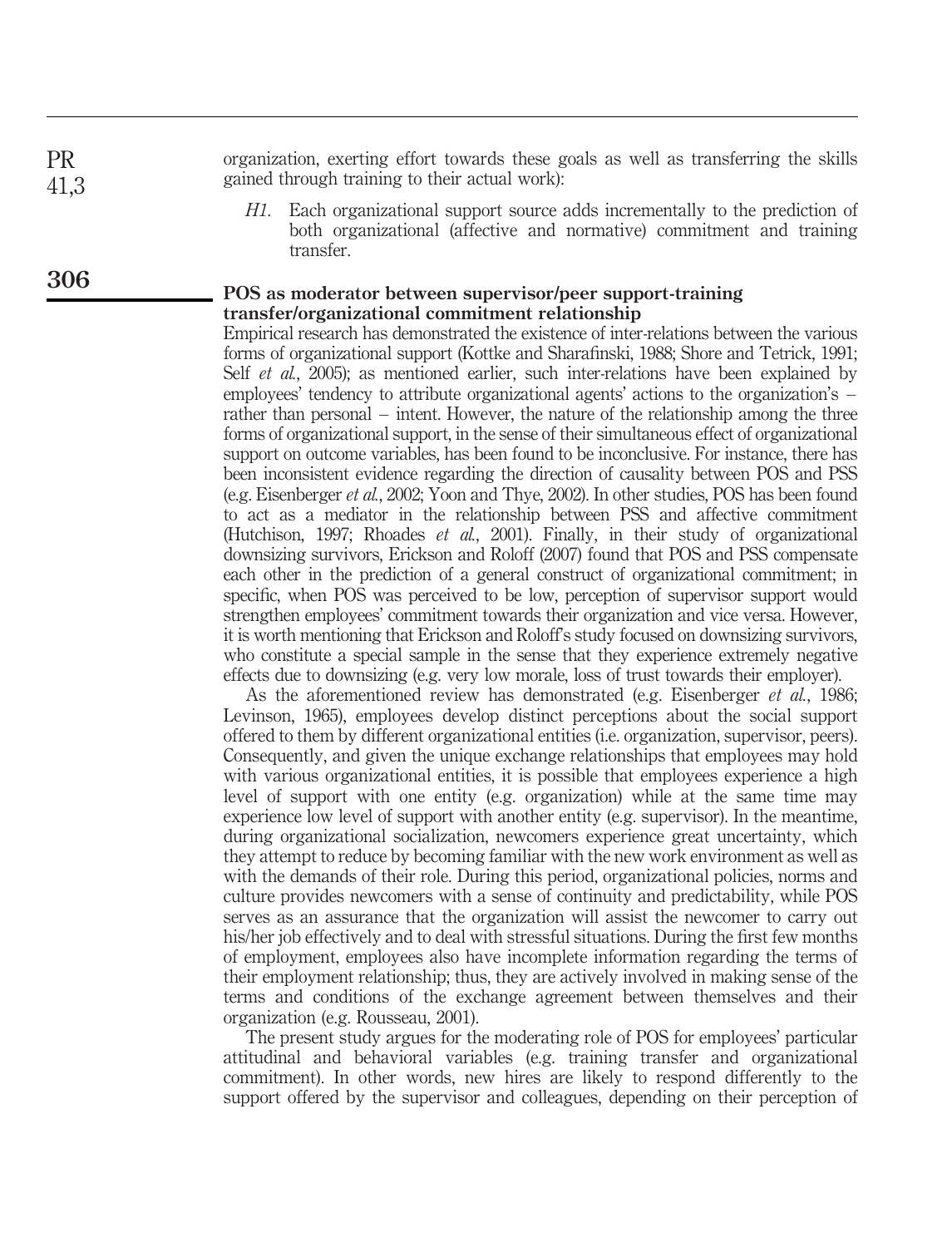organizational support. In specific, the argument posits that the contribution of PSS and PCS to newcomers' successful socialization (as exemplified by their transfer and commitment to the organization) is subject to the extent to which newcomers perceive the organization as a supportive environment. POS transmits to newcomers a sense of "protection", continuity, a feeling being cared for and valued while at the same time invokes new hires' heightened self-esteem. Under such circumstances, the supervisor's perceived positive orientation towards them (PSS) is likely to accentuate the propensity that PCS will invoke high levels of training transfer and organizational commitment. In contrast, the supervisor's support is likely to become less important for newcomers' decision to transfer skills/knowledge acquired through training as well as the development of organizational commitment when they perceive that their work organization constitutes an unsupportive environment. Following a similar vein of reasoning, newcomers are more likely to reciprocate PCS by favorable attitudes and behaviors towards the organization when they feel that they are valued and supported by their organization. In contrast, when newcomers judge their work organization as unsupportive, they will be less likely to reciprocate perceived peers' support with either training transfer or organizational commitment:

- H2. POS will moderate the association between supervisor support and training transfer as well as organizational (affective and normative) commitment such that the relationship becomes stronger as the level of POS increases.
- H3. POS will moderate the association between peer support training transfer as well as organizational (affective and normative) commitment such that the relationship becomes stronger as the level of POS increases.

The moderator hypotheses presented above are illustrated schematically in Figure 1.

#### **Method**

#### Participants and procedures

For the purpose of the present study, data were collected from 251 new hires of one service organization. All study participants were entry-level employees who were appointed five months prior to the study; almost each of the participants worked in a



Disentangling organizational support

Figure 1.

POS

of the PSS-outcome variables and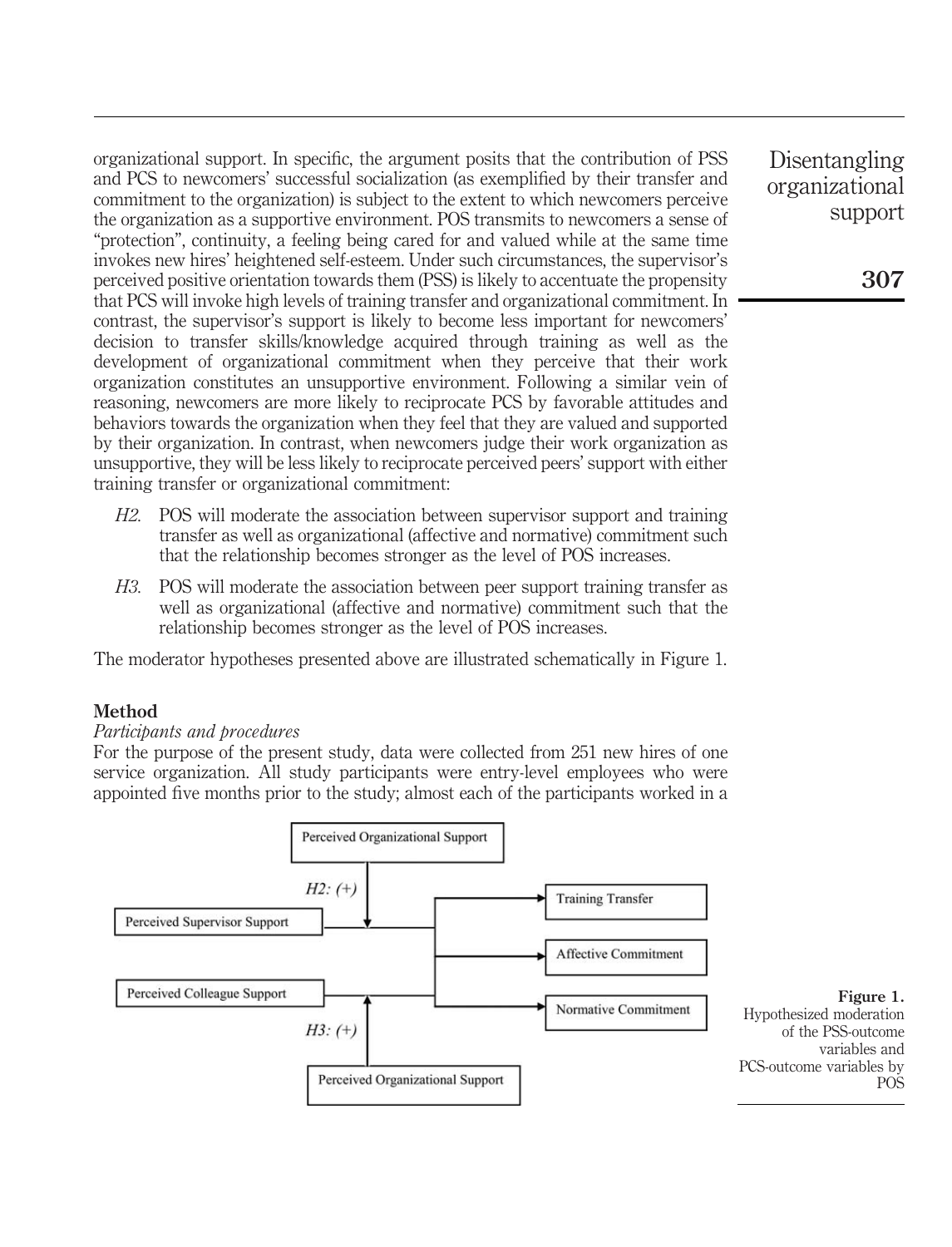| <b>PR</b> | different department of the organization. Since the organization appointed a large       |
|-----------|------------------------------------------------------------------------------------------|
| 41,3      | number of new hires at the same time, there was no difference in the tenure of the study |
|           | participants. Of the total sample, 55 percent of the respondents were male and 45        |
|           | percent were female. Regarding their age, 8 percent of the sample were between 15 and    |
|           | 25 years old, 60 percent were between 25 and 30 years old, 23 percent were between 30    |
|           | and 35 years old, while 9 per cent were above 35 years old.                              |
| 308       | Collection of completed questionnaires was performed in a way that the                   |
|           | confidentiality and anonymity of the respondents was ensured. All respondents            |
|           | returned their questionnaires; all but three questionnaires were usable and were         |

#### Organizational context

included in the analysis.

Data were collected from new hires appointed by a Greek public-sector service organization. While under probation period for almost a year, tenure in this organization is permanent. A few years before the study took place, the roles that new entrants were assigned to were restructured; specifically, sales and service tasks – which were previously performed by different roles – were combined into the same role. The particular organization is characterized by a centralized organizational structure.

Upon appointment, new hires are assigned to a particular branch of the organization, where they learn on the job. After a couple of weeks, new hires participate in groups in the first round of off-site formal training. Informal discussion with the Training Manager as well as examination of the training leaflets indicated that official training focuses mainly on the acquisition of task-related skills/information and secondarily on dissemination of organizational goals and values. Then, newcomers return to their work site for approximately four months and after that, they participate in the second round of formal training. Formal training is mainly offered in the form of oral presentations and lecture notes; these notes, together with written material, are studied throughout their first year of tenure. Twice during this year, newcomers sit written examination (via internal mail) assessing the degree of knowledge acquired during their training. Data collection took place during the first day of the second round of off-site, official training. Thus, all study participants had attended the same two-week formal training program around four months ago and had the opportunity to apply the knowledge acquired in their work site.

#### Measures

Skill transfer was measured using seven items from Xiao's (1996) scale and two items from Facteau et al.'s (1995) scale on skill transfer. An item reads "I can accomplish the job tasks better by using new knowledge acquired from training transfer". Cronbach's  $\alpha$  for the scale in this study was 0.86.

Affective and normative commitment were assessed using the scale of Meyer *et al.* (1993). Five items were used in order to measure each form of organizational commitment. Example items are "I am emotionally attached to my organization" (affective commitment), and "I owe a great deal to this organization" (normative commitment. The Cronbach's  $\alpha$  estimate was 0.81 for affective commitment and 0.83 for normative commitment.

To assess employees' perceptions of organizational support, seven items from Eisenberger et al.'s (1986) scale were used. There is documented evidence regarding the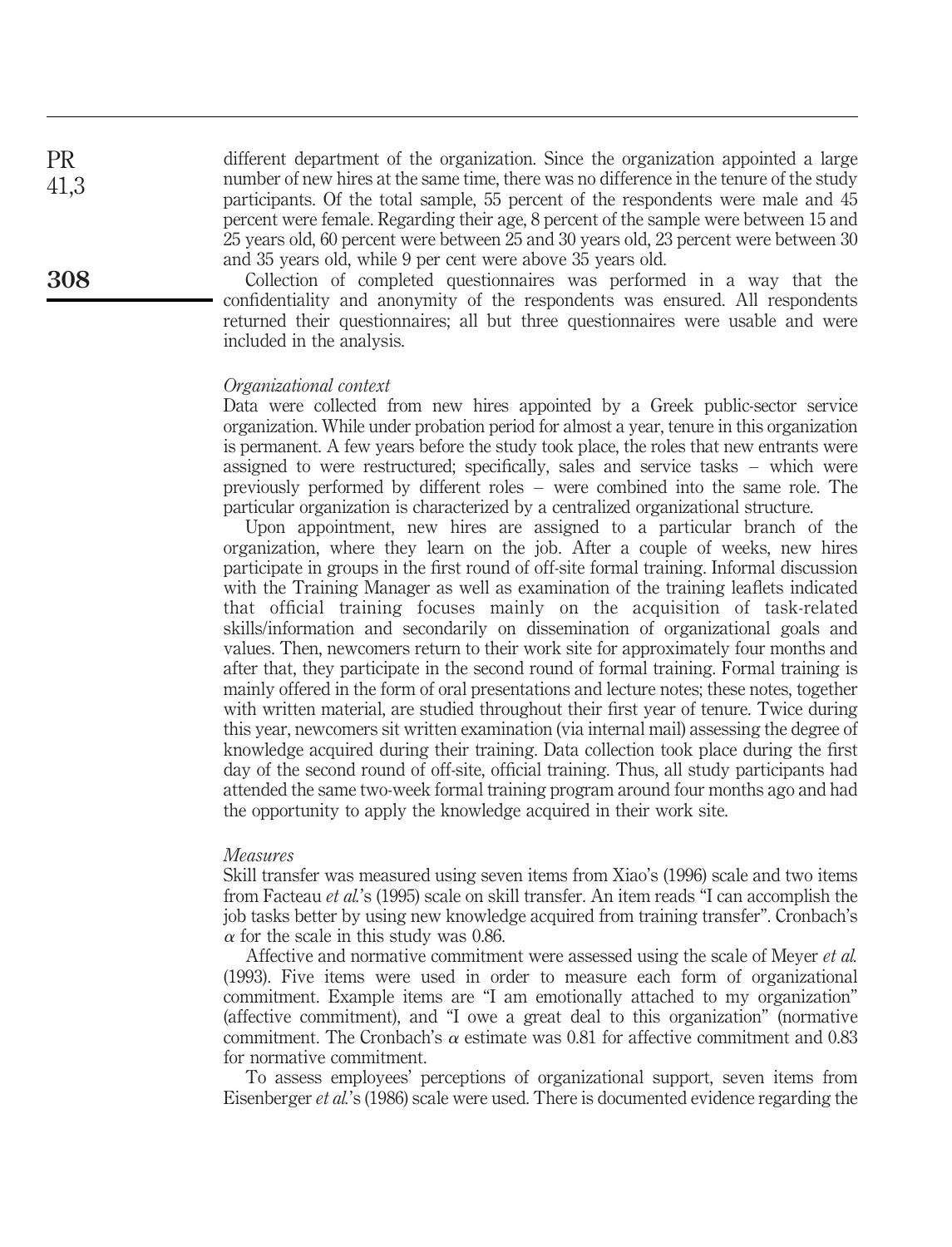psychometric properties of the scale (see Shore and Tetrick, 1991; Wayne et al., 1997; Rhoades and Eisenberger, 2002). Questions included mapped both facets of the definition of POS (i.e. valuation of employees' contribution and care about the latter's well-being). An item reads "My organization really cares about my well-being". The Cronbach's  $\alpha$  estimate for this study was 0.83.

Perceived supervisor support (PSS) was measured using four items. Following Eisenberger et al. (2002). PSS was measured with the same items used to rate POS, in which the phrase "my organization" was replaced with the word "my supervisor"; the same measurement tactic has been used by previous studies (e.g. Kottke and Sharafinski, 1988; Bishop et al., 2000). An item reads "My supervisor strongly considers my goals and values". Co-efficient  $\alpha$  was 0.82.

Perceived colleague/peer support (PCS) was measured five items from the initial SPOS scale (Eisenberger *et al.*, 1986); the term "organization" was replaced with the term "colleague". An example item is: "My colleagues show very little concern for me" (reverse-scored). Co-efficient  $\alpha$  was 0.81.

In order to account for the possibility of existence of multicollinearity due to the use of items with the same wording for the measurement of the different forms of support, a Harman's one-factor test was performed (Harman, 1967; Podsakoff and Organ, 1986); the three variables were entered into a principal components factor analysis with Varimax rotation. Following examination of the scree plot and the eigenvalues stemming from the principal axis factor analysis of the three organizational support forms, three factors were extracted which accounted for 55.47 of the total variation while not a single factor accounted for most of the variance; the results of this analysis suggested that common method variance was not deemed present.

For all scales used in this study, respondents rated their agreement with each statement using a five-point Likert-type scale  $(1 =$  strongly disagree;  $5 =$  strongly agree) was used. Finally, factor analysis (using oblique rotation) was conducted for all three support scales; the analysis confirmed the existence of three distinct factors for organization-related supports.

#### Analysis and results

Tables I and II report descriptive statistics, Cronbach's  $\alpha$  values, and inter-correlations of study variables. Correlation analyses indicated that all three organizational supports were positively related to the dependent variables studied. Specifically, perceived organizational support demonstrated statistically significant correlations with training transfer (0.53,  $p < 0.001$ ), organizational affective commitment (0.37,  $p < 0.001$ ) as

| Variable                                                                        | М                                | SD                           | $\alpha$                     |                                                                        |
|---------------------------------------------------------------------------------|----------------------------------|------------------------------|------------------------------|------------------------------------------------------------------------|
| Training transfer<br>Affective commitment<br>Normative commitment<br><b>POS</b> | 14.78<br>10.96<br>10.99<br>15.07 | 4.59<br>2.74<br>2.99<br>3.81 | 0.86<br>0.81<br>0.82<br>0.83 | Table I.<br>Means, standard                                            |
| <b>PSS</b><br><b>PCS</b><br>Note: $n = 251$                                     | 9.18<br>11.31                    | 2.68<br>2.52                 | 0.82<br>0.80                 | deviations and<br>Cronbach's $\alpha$ coefficients<br>of the variables |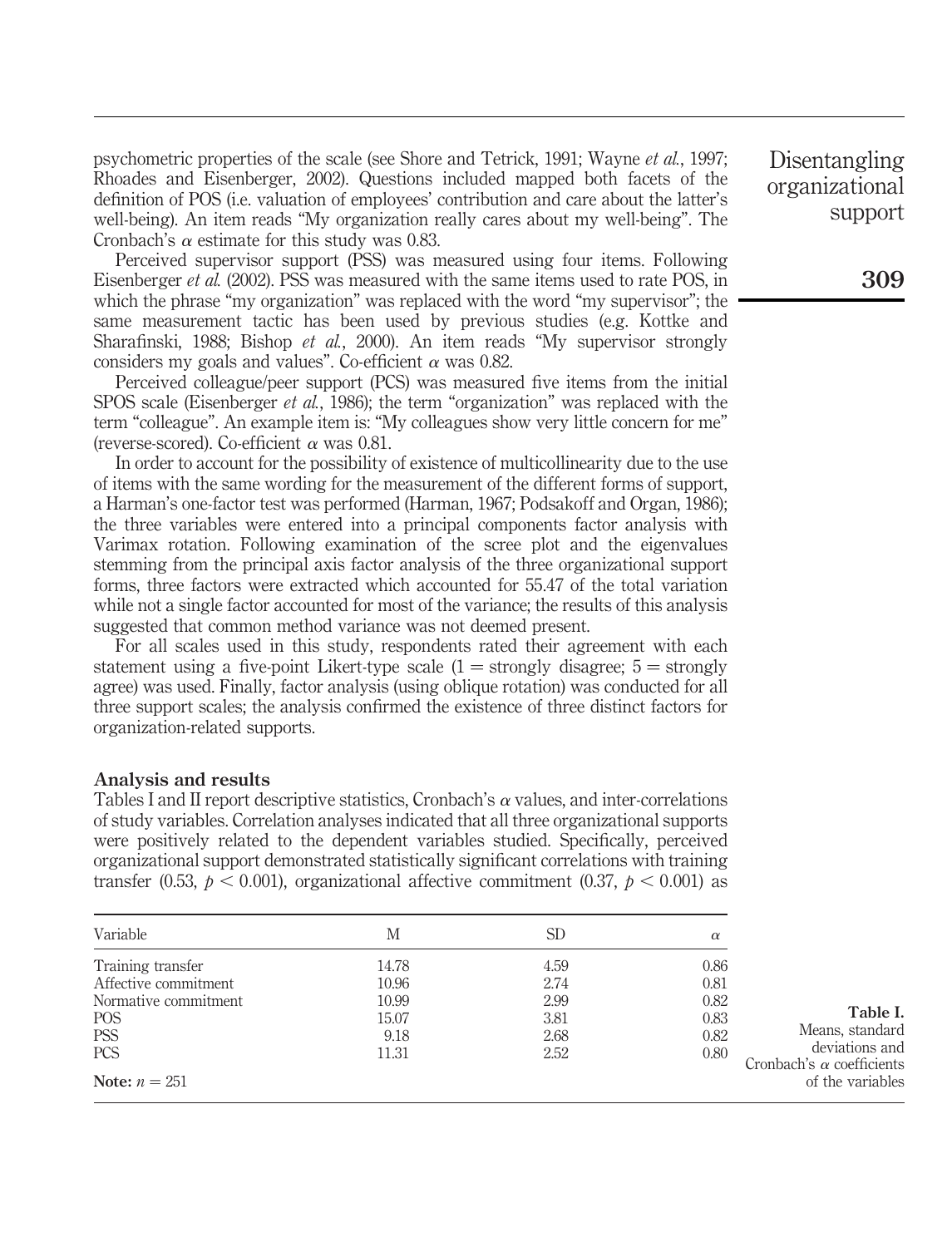well as organizational normative commitment  $(0.46, p < 0.001)$ . Similarly, perceived supervisor support was statistically correlated with training transfer (0.43,  $p < 0.001$ ), affective (0.52,  $p < 0.001$ ) and normative commitment (0.49,  $p < 0.001$ ). In addition, perceived colleague support was found to be significantly correlated with training transfer (0.42,  $p < 0.001$ ), affective (0.46,  $p < 0.001$ ) and normative commitment (0.31,  $p < 0.001$ ). Finally, medium-size positive correlations were found to relate each of the three organizational supports with the other two; specifically, there was a significant relationship  $(0.36, p < 0.001)$  between POS and each of the other two supports, while PSS is also significantly related to PCS  $(0.34, p < 0.001)$ . PR 41,3 310

#### Hierarchical regression analyses

Hierarchical regression analyses (e.g. Aiken and West, 1991) were performed in order to examine the strength of the effect of each support source on the three dependent variables (i.e. training transfer, affective and normative organizational commitment) (H1). As illustrated in Table III, the three dimensions of social support explain 39 percent of the variance in training transfer, 37 percent in organizational affective commitment and 33 percent in normative commitment. In addition, each of the three organizational supports examined were found to have a significant main effect on both training transfer and affective commitment to the work organization; these findings demonstrate that each socialization tactic explains a statistically significant proportion of incremental variance in training transfer  $(\Delta R^2$  ranging from 14 percent to 7 percent) and affective commitment  $(\Delta R^2$  ranging from 28 percent to 4 percent). Finally, while significant main effects were found for both POS and PSS when regressed on normative commitment, PCS was not found to have an additive effect on normative commitment above and beyond the effect of the other two organizational supports. Thus,  $H1$  was only partially confirmed.

The hierarchical regression analyses conducted to examine the effects of PSS, PCS and POS on affective and normative commitment also revealed the existence of two mediation effects, for which no hypotheses had been formulated; the relationship between POS and affective commitment was found to be partially mediated by PSS as well as by PCS (Sobel tests: z-value  $= 0.12$ ,  $p < 0.05$  for both cases) (see Table IV).

#### Moderating effects

H2 and H3 predicted that POS moderated the association between PSS/PCS and each dependent variable such that the relationship became stronger as the level of POS increased. To test for moderation effects, a three-step hierarchical multiple regression

|                                                           | Variables                                                                                                                                                   |                                                                   | $^{(1)}$                                            | (2)                                      | (3)                             | (4)                | (5)     | (6) |
|-----------------------------------------------------------|-------------------------------------------------------------------------------------------------------------------------------------------------------------|-------------------------------------------------------------------|-----------------------------------------------------|------------------------------------------|---------------------------------|--------------------|---------|-----|
| Table II.<br>Correlation coefficients of<br>the variables | Training transfer<br>Affective commitment<br>Normative commitment<br><b>POS</b><br><b>PSS</b><br><b>PCS</b><br>Notes: $n = 251$ ; $\binom{k}{p} \leq 0.001$ | (1)<br>(2)<br>$\left( 3\right)$<br>$\left(4\right)$<br>(5)<br>(6) | $0.40*$<br>$0.39*$<br>$0.53*$<br>$0.43*$<br>$0.42*$ | $0.47*$<br>$0.37*$<br>$0.52*$<br>$0.46*$ | $0.46*$<br>$0.49***$<br>$0.31*$ | $0.36*$<br>$0.36*$ | $0.34*$ |     |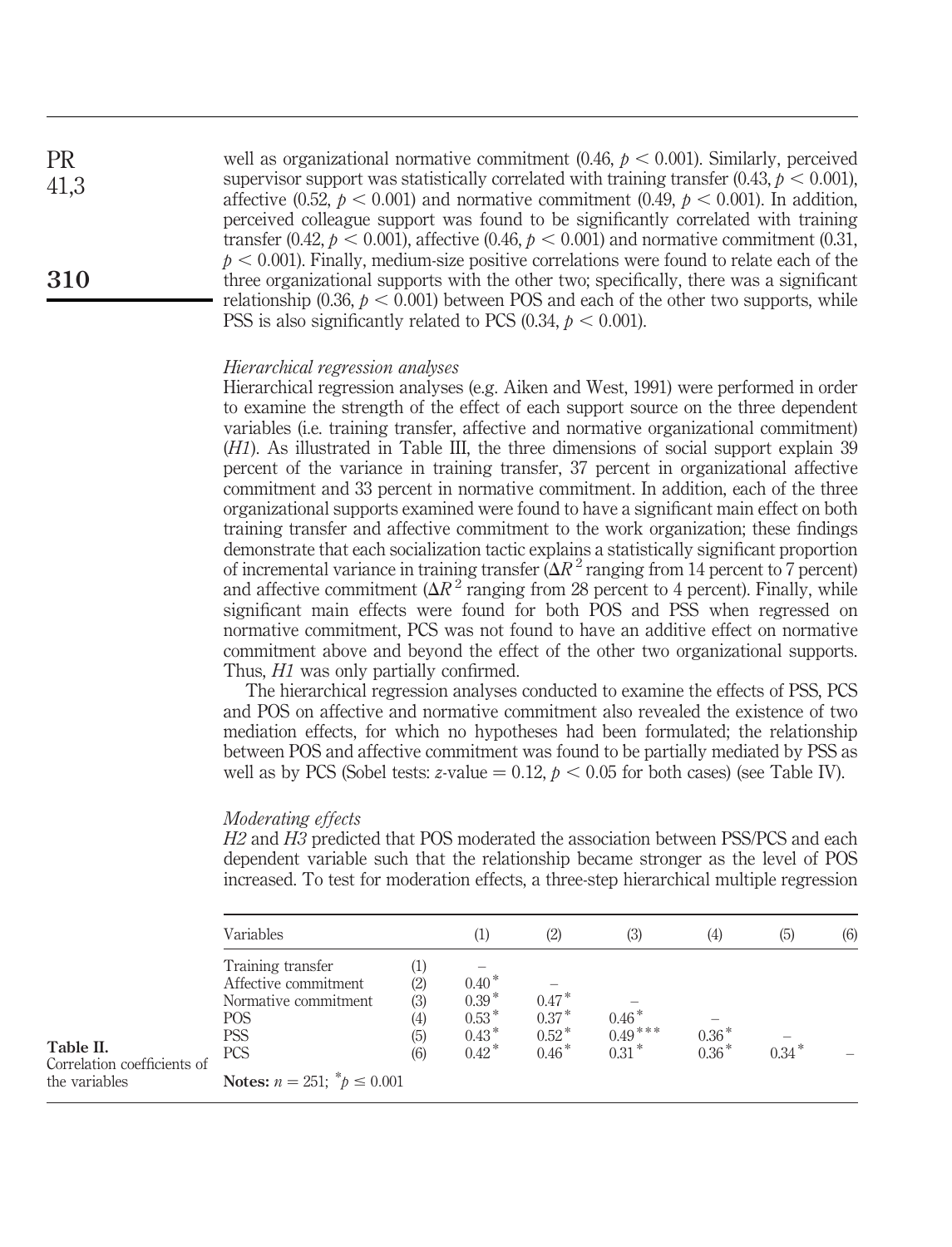| Steps and variables                                                                                 |                                                                                      | Coefficient $\beta$                                                                       |                                                                                                    | Disentangling<br>organizational                                                                                      |
|-----------------------------------------------------------------------------------------------------|--------------------------------------------------------------------------------------|-------------------------------------------------------------------------------------------|----------------------------------------------------------------------------------------------------|----------------------------------------------------------------------------------------------------------------------|
| Step 1<br>1. POS<br>$\cal F$<br>df<br>$R^2$<br>$\Delta R^2$                                         | $0.54$ $^{\ast\,*}$<br>$101.14^{\;***}$<br>1,249<br>0.29<br>0.29                     | $0.37^{\;***}$<br>40.45<br>1,249<br>0.14<br>0.14                                          | $0.46$ $^{\ast\,*\,*}$<br>65.69<br>1,249<br>0.21<br>0.21                                           | support<br>311                                                                                                       |
| Step 2<br>1. POS<br>2. PSS<br>$\cal F$<br>df<br>$\mathbb{R}^2$<br>$\Delta R^2$                      | $0.44$ $^{\ast\,*}$<br>$0.27***$<br>$67.09$ ***<br>2,248<br>0.35<br>0.16             | $0.21^{\;**\;*}$<br>$0.44^{\;***}$<br>$54.84^{\;***}$<br>2,248<br>0.31<br>0.17            | $0.32^{\,***}$<br>$0.37***$<br>$60.26^{\,***}$<br>2,248<br>0.33<br>0.12                            |                                                                                                                      |
| Step 3<br>1. POS<br>2. PSS<br>3. PCS<br>$\cal F$<br>$\mathrm{d}\mathrm{f}$<br>$R^2$<br>$\Delta R^2$ | $0.38^{\,***}$<br>$0.22***$<br>$0.21***$<br>$52.45^{\;***}$<br>3,247<br>0.39<br>0.04 | $0.13$ $^{\ast\,*}$<br>$0.37***$<br>$0.29***$<br>$49.38^{\,***}$<br>3,247<br>0.37<br>0.07 | $0.30^{\,***}$<br>$0.35^{\,***}$<br>$0.09*$<br>${41.26}^{\ast\ast\ast}$<br>3,247<br>0.33<br>$0.0*$ | Table III.<br>Results of regression<br>analysis of organizational<br>supports on training<br>transfer, affective and |
|                                                                                                     | <b>Notes:</b> Method: step-wise; $^{*}p > 0.05$ ; $^{*}p < 0.05$ ; $^{*}p < 0.001$   |                                                                                           |                                                                                                    | normative commitment                                                                                                 |

| Models and variables                                                                                               | Affective commitment                                                                      | <b>PSS</b> | <b>PCS</b> |                                                                                    |
|--------------------------------------------------------------------------------------------------------------------|-------------------------------------------------------------------------------------------|------------|------------|------------------------------------------------------------------------------------|
| Model 1<br>$\frac{POS}{R^2}$                                                                                       | $0.37*$<br>0.14                                                                           |            |            |                                                                                    |
| Model 2<br><b>POS</b>                                                                                              |                                                                                           | $0.36*$    | $0.36*$    |                                                                                    |
| Model 3<br><b>PSS</b><br>$\frac{POS}{R^2}$<br>$\Delta R^2$<br>PCS<br>$\operatorname*{POS}_{R^{2}}$<br>$\Delta R^2$ | $0.44*$<br>$0.21$ <sup>*</sup><br>0.30<br>$0.04*$<br>$0.38*$<br>$0.24*$<br>0.26<br>$0.3*$ |            |            | Table IV.<br>Results of regression<br>analyses for POS and<br>PSS/PCS on affective |
| <b>Note:</b> $^*p < 0.001$                                                                                         |                                                                                           |            |            | commitment                                                                         |

was employed (e.g. Cohen et al., 2003). To control for differences in age and gender that might be responsible for observed covariation among the variables examined, the demographic variables were also introduced first in the regression equation. In step 1, the predictor variable was entered. In step 2, POS was entered. In step 3, the product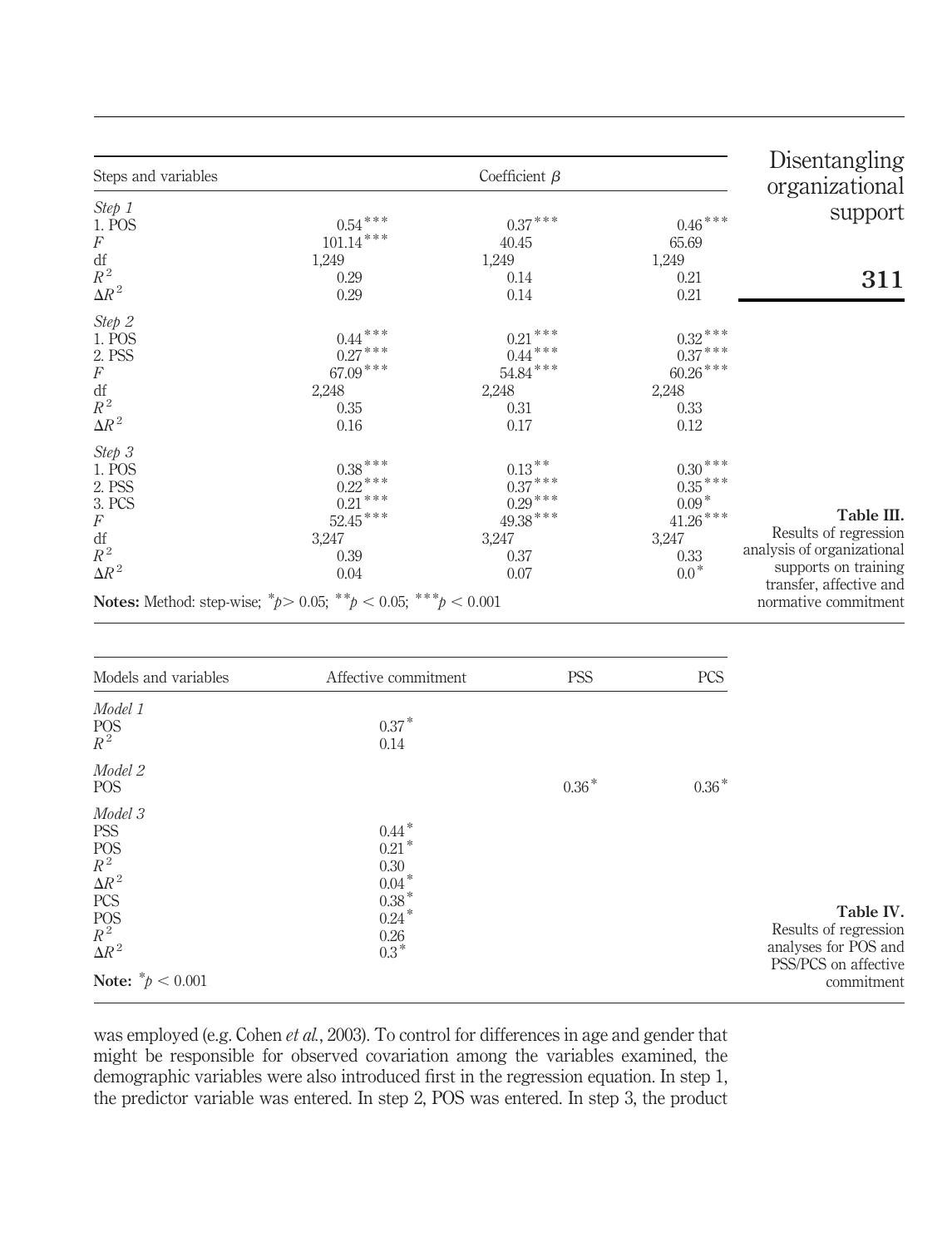variables, computed by multiplying POS with PSS (Table V) and multiplying POS with PCS (Table VI) were added. In order to reduce the problem of multicollinearity due to the correlation between the variables entered in the model and the interaction term, all predictors were centered prior to being entered into the regression analyses. Overall, five moderated regression analyses were formed; no moderation effects were tested for PCS and normative commitment link, since PCS was not found to hold a significant positive contribution to the development of normative commitment, when POS and PSS were also entered in the regression analysis. Tables V and VI report the results of the moderated regression analyses used to test H2 and H3.

Moderating effects of POS on PSS – employee outcomes relationship. The analysis showed that the interaction term added significantly only to the prediction of one employee outcome: training transfer (Model 1). As Table V indicates, training transfer was significantly related to the POS by PSS interaction term  $(b = 0.11,$ F change = 4.11,  $\Delta R^2 = 0.01$ ,  $p < 0.05$ ). Contrary to expectation, there was no significant moderating effect of POS on the relationship between PSS and organizational commitment, since the interaction term did not account for a statistically significant increment of variance  $(b = 0.04, F \text{ change} = 0.48,$ 

|                                                                                          |                                                    | $\cal R$ | Adjusted $R^2$                                                                                                      | $R^2$ change                   | Change | $\beta$                          |
|------------------------------------------------------------------------------------------|----------------------------------------------------|----------|---------------------------------------------------------------------------------------------------------------------|--------------------------------|--------|----------------------------------|
|                                                                                          | Model 1<br>Age                                     |          |                                                                                                                     |                                |        | $-0.44*$                         |
|                                                                                          | Gender<br>Step 1                                   | 0.07     | $-0.00$                                                                                                             | $0.10*$                        | 0.68   | $-0.56*$                         |
|                                                                                          | <b>PSS</b><br>Step 2                               | 0.41     | 0.16                                                                                                                | $0.16$ $\hspace{-1.5mm}^{***}$ | 45.10  | $0.41***$                        |
|                                                                                          | <b>POS</b><br>Step 3                               | 0.58     | 0.32                                                                                                                | $0.16$ $\hspace{-1.5mm}^{***}$ | 57.67  | $0.44***$                        |
|                                                                                          | $PSS \times POS$                                   | 0.59     | 0.33                                                                                                                | $0.01^{\,*\,*}$                | 4.11   | $0.11\,^{\ast\,*}$               |
|                                                                                          | Model 2<br>Age<br>Gender                           | 0.07     | $-0.00$                                                                                                             | $0.00*$                        | 0.70   | $- \, 0.07^{\, \ast}$<br>$0.03*$ |
|                                                                                          | Step 1<br><b>PSS</b>                               | 0.51     | 0.30                                                                                                                | $0.04$ $^{\ast\,*\,*}$         | 15.18  | $0.23***$                        |
|                                                                                          | Step 2<br><b>POS</b><br>Step 3<br>$PSS \times POS$ | 0.56     | 0.30                                                                                                                | $0.04$ $\hspace{-1.5mm}^{***}$ | 15.18  | $0.23***$                        |
| Table V.<br>Results of hierarchical                                                      | Model 3<br>Age                                     |          |                                                                                                                     |                                |        | 0.07                             |
| regression analysis,<br>examining the<br>moderating effect of POS<br>on the relationship | Gender<br>Step 1                                   | 0.07     | $-0.00$                                                                                                             | $0.00*$                        | 0.60   | $-0.01$                          |
|                                                                                          | $PSS \times POS$<br>Step 2                         | 0.51     | 0.25                                                                                                                | $0.25^{\,***}$                 | 78.75  | $0.51***$                        |
| between PSS and training<br>transfer (Model 1),                                          | <b>POS</b><br>Step 3                               | 0.60     | 0.35                                                                                                                | $0.10^{\,***}$                 | 35.65  | $0.34***$                        |
| affective (Model 2) and<br>normative commitment                                          | $PSS \times POS$                                   | 0.6      | 0.34                                                                                                                | $0.00*$                        | 0.07   | $-0.01$                          |
| (Model 3)                                                                                |                                                    |          | <b>Notes:</b> Values of $\beta$ are taken from the last equation; $^*p > 0.05$ ; $^{**}p < 0.05$ ; $^{**}p < 0.001$ |                                |        |                                  |

312

PR 41,3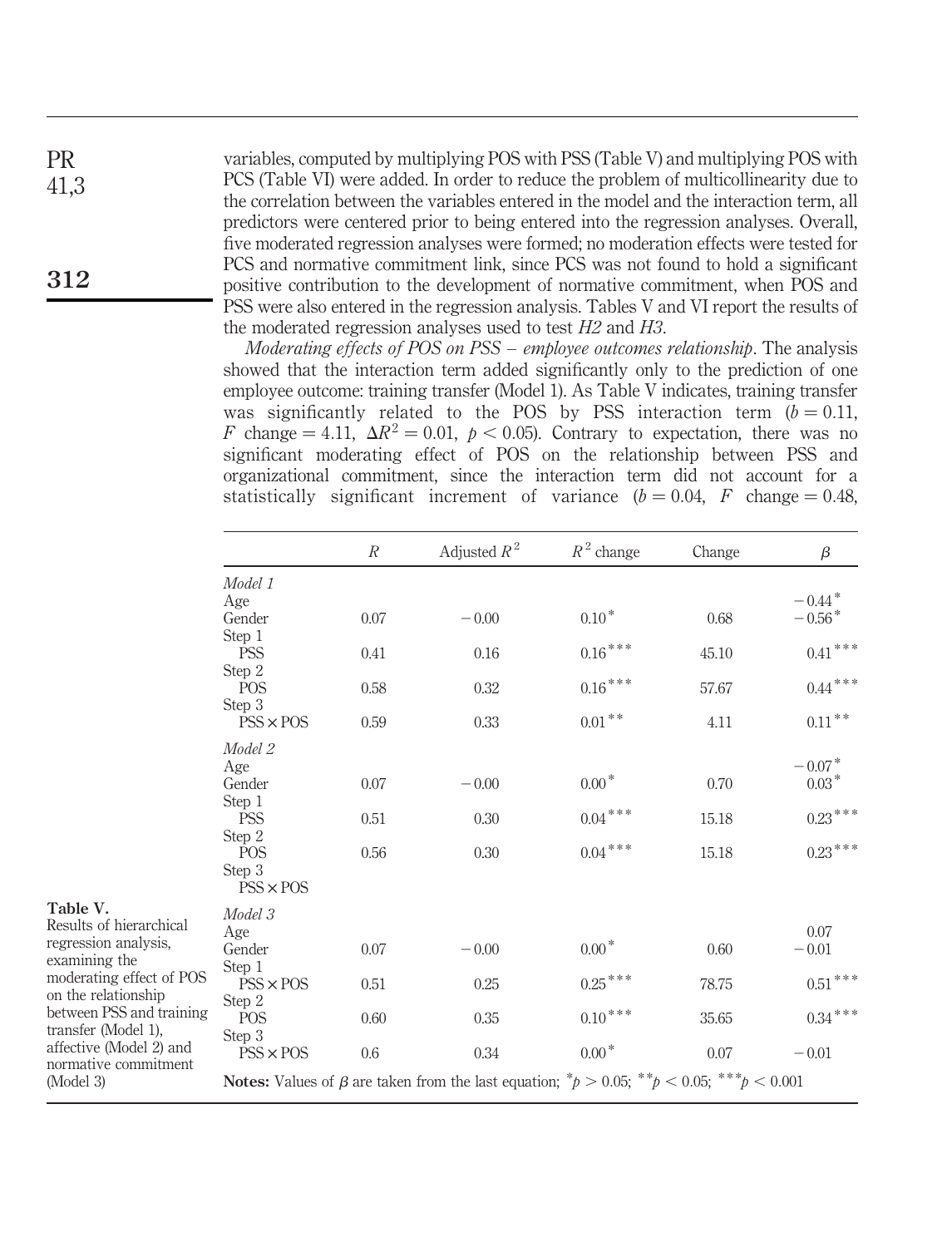|                  | $\mathbb{R}^n$ | Adjusted $R^2$ | $R^2$ change                                                                                       | Change | $\beta$                     | Disentangling<br>organizational                     |
|------------------|----------------|----------------|----------------------------------------------------------------------------------------------------|--------|-----------------------------|-----------------------------------------------------|
| Model 1          |                |                |                                                                                                    |        |                             | support                                             |
| Age              |                |                |                                                                                                    |        | $0.04*$                     |                                                     |
| Gender           | 0.07           | $-0.00$        | $0.00*$                                                                                            | 0.67   | $0.05*$                     |                                                     |
| Step 1           |                |                |                                                                                                    |        |                             |                                                     |
| <b>PCS</b>       | 0.42           | $-0.16$        | ${0.17}^{\ast\ast\ast\ast}$                                                                        | 47.99  | ${0.42}^{\ast\ast\ast\ast}$ | 313                                                 |
| Step 2           |                |                |                                                                                                    |        |                             |                                                     |
| <b>POS</b>       | 0.58           | 0.43           | $0.15^{\,***\,*}$                                                                                  | 54.30  | $0.43^{\,***}$              |                                                     |
| Step 3           |                |                |                                                                                                    |        |                             |                                                     |
| $PCS \times POS$ | 0.59           | 0.33           | $0.00*$                                                                                            | 2.54   | $0.09*$                     |                                                     |
| Model 2          |                |                |                                                                                                    |        |                             |                                                     |
| Age              |                |                |                                                                                                    |        | $-0.08*$                    |                                                     |
| Gender           | 0.8            | $-0.00$        | $0.00*$                                                                                            | 0.70   | $0.03*$                     | Table VI.                                           |
| Step 1           |                |                |                                                                                                    |        |                             | Results of hierarchical                             |
| <b>PCS</b>       | 0.46           | 0.20           | ${0.20}^{\ast\ast\ast\ast}$                                                                        | 57.59  | $0.45^{\,***\,*}$           | regression analysis,                                |
| Step 2           |                |                |                                                                                                    |        |                             | examining the                                       |
| <b>POS</b>       | 0.51           | 0.25           | $0.05***$                                                                                          | 15.80  | $0.25***$                   | moderating effect of POS                            |
| Step 3           |                |                |                                                                                                    |        |                             | on the relationship                                 |
| $PCS \times POS$ | 0.52           | 0.26           | $0.01^{\,*\,*}$                                                                                    | 5.38   | $0.14***$                   | between PCS and training<br>transfer (Model $1$ ) – |
| **** $p < 0.001$ |                |                | <b>Notes:</b> Values of $\beta$ are taken from the last equation; $^*p > 0.05$ ; $^{**}p < 0.05$ ; |        | *** $p < 0.01$ ;            | affective commitment<br>(Model 2)                   |

 $\Delta R^2 = 0.001$ ,  $p < 0.05$  for affective commitment – Model 2),  $(b = -0.001, F)$ change = 0.07,  $\Delta R^2$  = 0.00,  $p < 0.05$  for normative commitment – Model 3). To examine whether the interaction effect on PSS-transfer link support the direction as specified in H2, this interaction was plotted following the procedures outlined by Aiken and West (1991) by displaying different lines for high and low levels of POS (i.e.  $+1$  and  $-1$  standard deviations from the mean). As Figure 2 illustrates, the slopes (betas), which showed the relationships between POS, PSS and training transfer were positive and significant. That is, the positive effect of PSS on new hires' willingness to



Figure 2. Effects of PSS on training transfer at different values of POS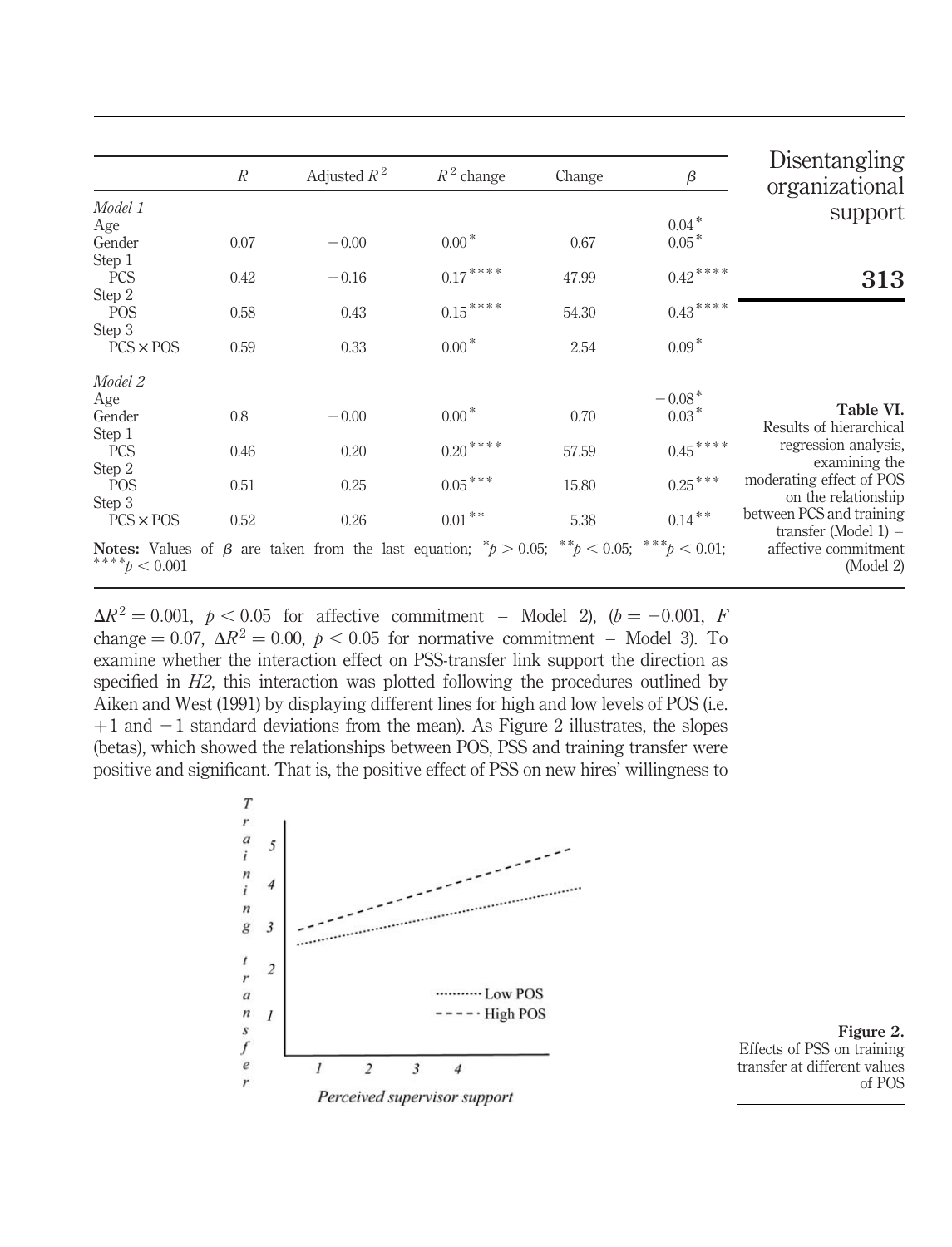transfer the skills/knowledge acquired through training was found to be stronger when they perceived their work organization as supportive, as compared to situations that they regarded the organization as unsupportive. The above results provided partial support for  $H2$ .

Moderating effects of POS on PCS-employee outcomes relationship. As Table VI shows, training transfer was not significantly related to the POS by PSS interaction term ( $b = 0.09$ , F change = 2.54,  $\Delta R^2 = 0.007$ ,  $p > 0.05$ ), result which indicates that, contrary to what anticipated, there were no interaction effects. Nevertheless, the analysis indicated that the interaction term added significantly to the prediction of affective commitment (Model 2) ( $b = 0.14$ , F change  $= 5.38$ ,  $\Delta R^2 = 0.01$ ,  $p < 0.05$ ). These findings provided partial support for H3. To further clarify the interaction effects of POS on PCS-affective commitment relationship, regression lines were plotted for high and low levels of POS. Figure 3 illustrates these positive and significant interactions. While the relationship between PCS and affective commitment remained always positive and statistically significant, the magnitude of the association became stronger going from low to high levels of POS.

#### **Discussion**

The present study focused on the examination of the role of three forms organizational support on newcomers' training transfer and organizational commitment. The analysis concluded in the following noteworthy points.

First, in accordance with previous empirical research (e.g. Stinglhamber and Vandenberghe, 2003; Maertz et al., 2007), this study provides evidence that POS, PSS and PCS are non-redundant constructs; thus, the findings support the idea that both supervisors and peers forge their own independent attachments with employees, even when the latter are newly hired. Moreover, the results indicate that in total, all three forms of support examined here can explain a great percentage of the variance on the outcomes examined  $(\Delta R^2$  ranging from 0.033 to 0.39). The bivariate correlations which were found to exist between the variables examined in this study were in general similar to the ones reported in the relevant studies (e.g. Rhoades and Eisenberger, 2002); this finding can be seen as reflective of the similarity of the present sample with the Northern American samples on which most relevant studies have been based.



Figure 3. Effects of PCS on affective commitment at different values of POS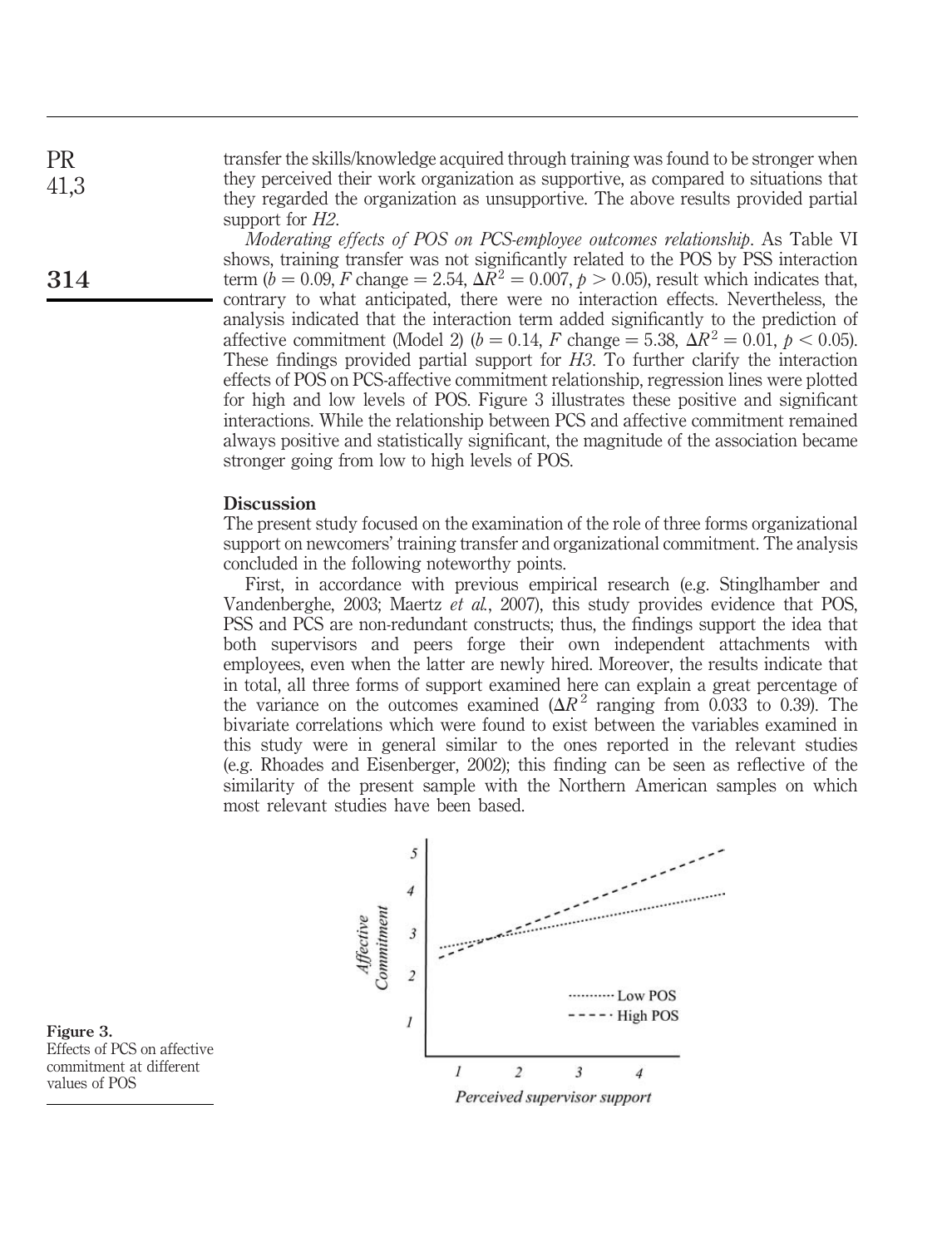The main contribution of this study lies in the fact that it extends previous research by demonstrating the existence of the moderating effect of POS on the relationship between:

- . PSS and newcomers' training transfer; and
- . PCS and newcomers' development of affective commitment towards their work organization.

Since the direction of the moderating effect was positive in both cases, the analysis suggests that POS accentuates the relationship between PSS and training transfer and PCS and affective commitment.

In regard to the moderated PSS-training transfer relationship, it seems that when new hires feel that they are valued by their organization, they also anticipate that their increased performance will be valued; under such circumstances, the supervisor's positive orientation towards them is more likely to motivate them to increase their positive outputs towards the job, by inducing them to transfer the skills/knowledge acquired through training. However, when the organization conveys signals of lack of support and respect towards them, which makes question whether their increased output (i.e. training transfer) will be recognized and rewarded, then supervisor's support is less likely to induce newcomers' training transfer. In the meantime, the analysis indicated that that PSS-organizational commitment relationship was not moderated by POS; this finding suggests that when new hires actively accept the goals and the values of the organization, become emotionally attached and develop a sense of indebtedness towards it, supervisor's support is sufficient to invoke a sense of obligation to reciprocate and induce high emotional ties with the organization, even when the work environment is perceived to be unsupportive. Since the development of organizational commitment has been associated with employees' feeling that their socio-emotional needs have been fulfilled (which also results in increased self-worth), it seems reasonable to suggest that POS acts as a moderator in the PSS-training transfer relationship by drawing mainly on the psychological mechanism of reciprocation due to anticipation of performance rewards. One explanation of why this is the case may lie in the context; evaluation (and subsequent reward) of employees' training outcomes may mainly depend on organizational policies rather than supervisors' assessment.

In regard to the moderating role of POS on PCS-affective commitment relationship, it can be argued that when an organization's positive orientation towards newcomers invokes the latter's willingness to reciprocate (as a result of the enhancement of their self-esteem), peers' support further augments their affective commitment towards the organization. Instead, in the case of an adverse working environment, peers' support may still invoke willingness to reciprocate through commitment, but this relationship is likely to be weaker. In the meantime, the finding that POS did not moderate the PCS-training transfer relationship indicates that even when the work environment is perceived to be unsupportive, PCS induces feelings of competence and self-efficacy that contribute to increased training transfer. The plausibility of this explanation can be further understood when taking into account that colleagues act as sources of job-related information in the particular organization, due to the similarity of tasks performed among employees at the same level of hierarchy. It thus seems plausible to suggest that POS acts as a moderator in PCS- affective commitment relationship by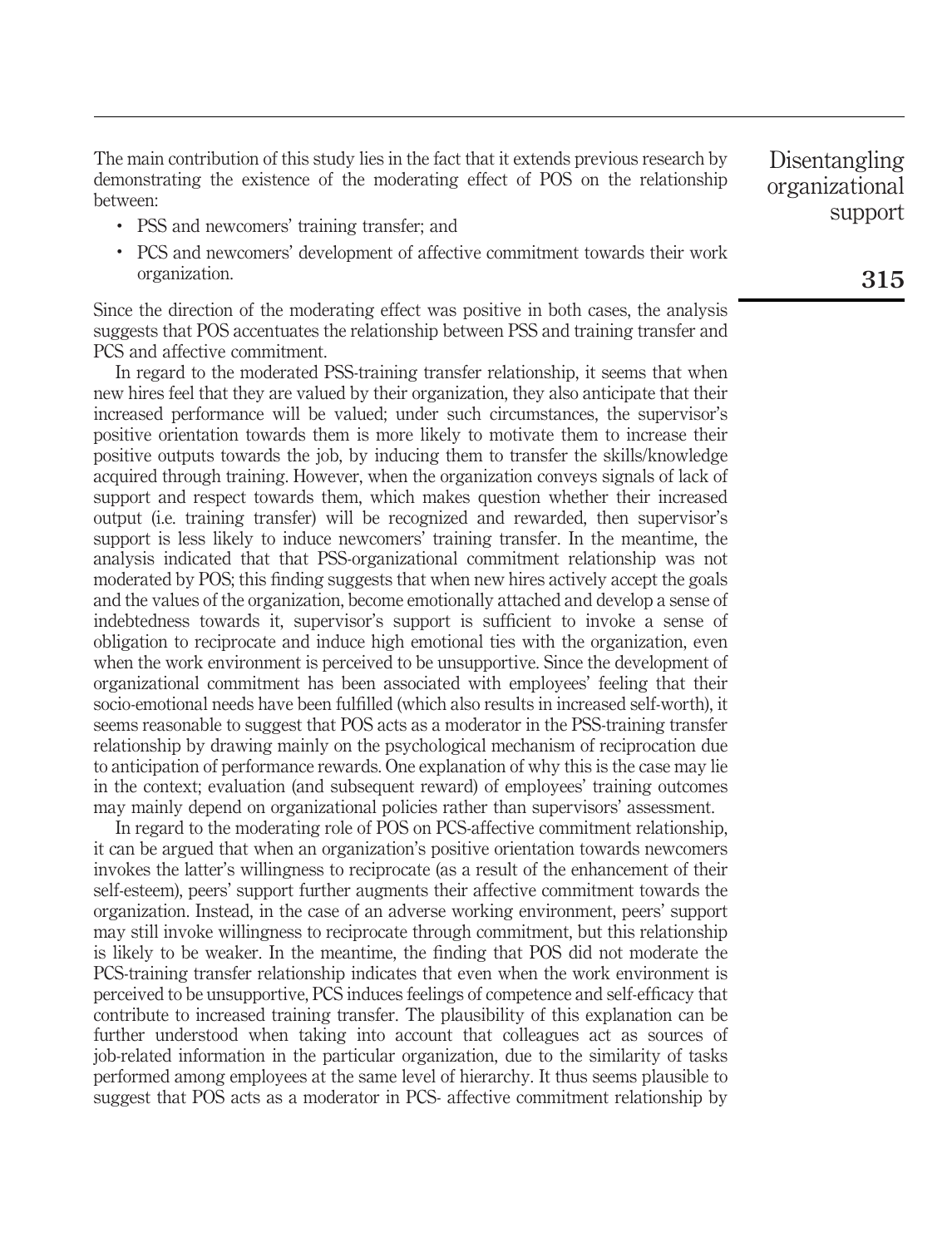drawing mainly on the psychological mechanism of new hires' self-worth enhancement.

Another finding of the study that is worth noting was the existence of partial mediation effects of PSS and PCS on the POS-affective commitment relationship. This non-anticipated finding is at odds with most existing research, which has illustrated that POS acts as a mediator in the relationship between PSS and affective commitment (Hutchison, 1997; Rhoades et al., 2001). This finding suggests that supervisors or colleagues, through the caring and respect they provide to newcomers, promulgate a "positive" organizational climate, such as social support and concern for employees' well-being; as a consequence, newcomers are more likely to experience increased levels of commitment. While a possible explanation for this finding could be related to the use of a sample of newcomers in the present study, this finding warrants further investigation.

Taking into account the existence of inconclusive findings of empirical studies regarding the role of supervisor support to employees' training transfer (e.g. Facteau et al., 1995; Xiao, 1996; Chiaburu and Marinova, 2005), the present findings are in accordance with most existing studies and illustrated the existence of PSS-training transfer link. Since the organizational context of the present study was similar to that in Chiaburu and Marinova's study, in the sense that newcomers' training outcomes in the particular organization studied depended less on their supervisors than on prescribed organizational procedures, a proposed direction for future research would be to examine the existence possible indirect (moderated or mediated) relationships between PSS and training transfer. For example, the moderating role of POS on the PSS-training transfer relationship, as found in the present study, may well be an explanation for the inconclusive findings regarding this issue.

#### Limitations and implications of the study

This study has certain limitations. One such limitation refers to its cross-sectional nature; in order to be conclusive on the causal relationships among the concepts examined, a longitudinal design would be needed. The fact that the study relied on self-report data constitutes another problem; future studies need to address this issue, by using multiple sources of data collection.

Moreover, all data were collected from the same respondents at a single point in time using the same collection method. Thus, there is a possibility that the associations found among variables may have been inflated as a result of common method variance; the fact that analysis revealed the existence of weak correlations between certain variables, may be seen as an indication that common method variance did not constitute a problem in the present study. In addition, despite the fact that the measures' reliabilities were found to be acceptable, it is possible that the use of shortened versions of all three forms of organizational support measures may have had an impact on the present findings.

Finally, it is worth noticing that the present investigation was conducted using data from a single organization, which limits the generalization of the results to other work settings, industries or even cultural contexts. Therefore, it is of outmost importance to examine whether similar patterns of relationships as these found among the variables examined in this study hold in other work settings or other cultures.

The present study extended existing research on social support in the context of employing organizations by examining multiple sources of support. As far as research

316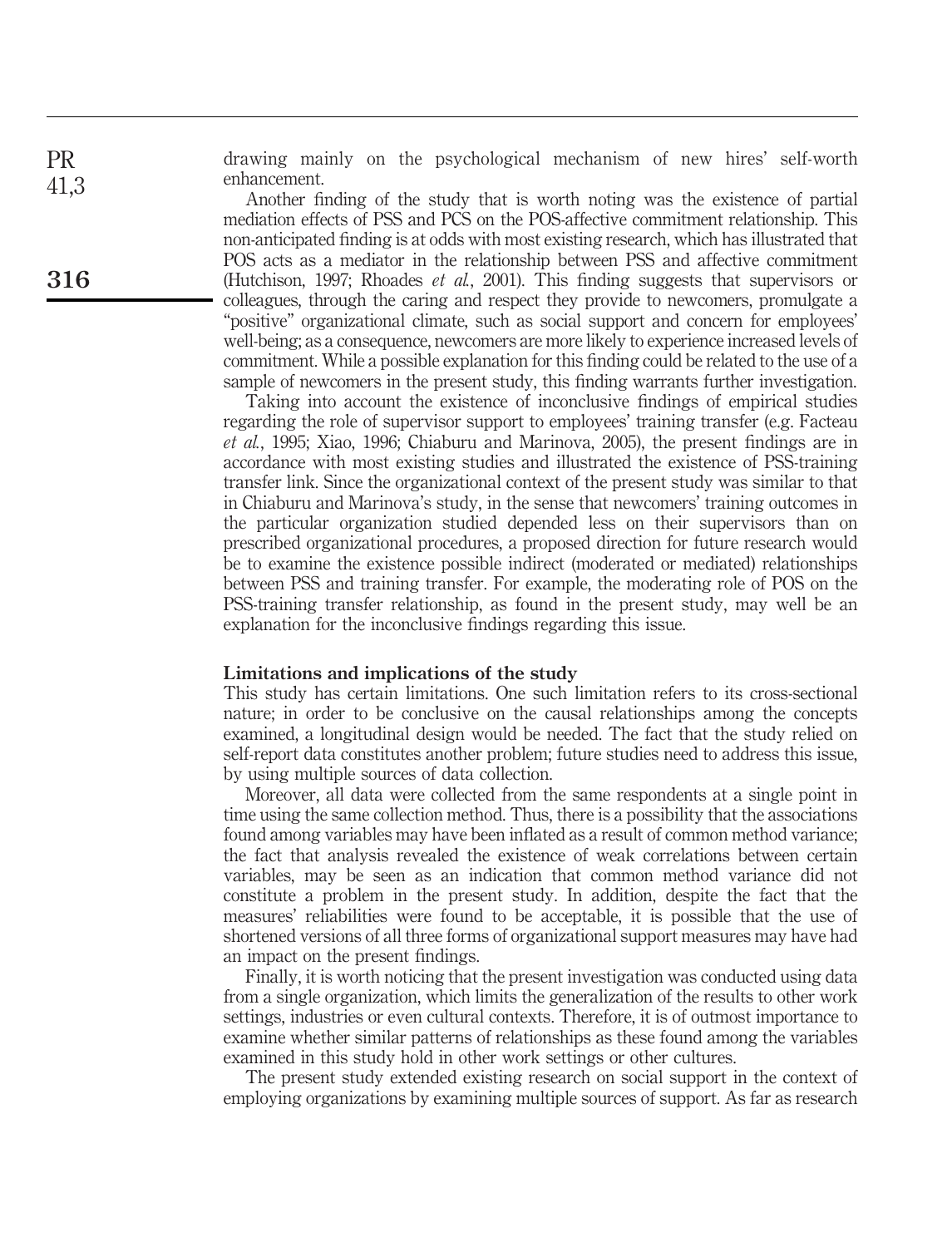implications are concerned, the findings pinpoint the importance to disaggregate the more general construct of organizational support into its components/ sources; through the concurrent examination of POS, PSS and PCS, this study aimed to increase our understanding of how employees experience the effects of different organizational supports, by proposing a model incorporating three forms of organizational support and two employee outcomes (training transfer and organizational commitment). Nevertheless, there is a need to investigate whether the direct, mediating and moderating effects found (as well as the direction of these effects) hold true in other work settings as well as for other work outcomes as well as for employees with longer tenure in their work organization. Moreover, future research needs to focus on the different psychological mechanisms (e.g. anticipation of rewards, increased self-worth) through which POS, as well as other sources of social support, result in specific outcomes.

In regard to the practical implications of this study, the present results are important for informing human resource practitioners' decisions on enhancing skill transfer and invoking newcomers' organizational commitment. Specifically, the design of effective training programs would be facilitated by a better understanding of the situational factors (such as organizational supports and their inter-relationships) which interact to influence employees' training transfer. On the one hand, the moderating role of the POS to PSS-training transfer and PCS-organizational commitment relationship suggests that organizations need to put emphasis on providing a supportive work environment so that their training programs are effective and they induce increased organizational commitment in their newcomers. On the other hand, the findings referring to the direct (i.e. non-moderated) effects of supervisor on organizational commitment and peer support on training transfer are particularly important, especially in cases where employees work under unsupportive or adverse work conditions. Specifically, the finding that supervisor support may induce both affective and normative commitment, irrespective of the work environment, suggests that in the case of adverse work conditions, organizations need to invest in supervisor support as a means of communicating subtle meanings and organizational norms to newcomers and inspiring them to align with the interests of the organization. Similarly, in an unsupportive work environment, the role of peer support needs to be emphasized in an attempt to "replace" the lack of POS and induce training transfer.

Moreover, special training programs could be designed for supervisors as well as more experienced employees in order to assist them in their role as transfer agents or commitment "activators" for new hires. These findings are of particular importance for human resource management nowadays, since on the one hand, organizations become more decentralized and consequently the role of the supervisor more visible, while on the other hand, the role of self-managing and autonomous work teams is emphasized.

#### References

- Aiken, L. and West, S. (1991), Multiple Regression: Testing and Interpreting Interactions, Sage Publications, Newbury Park, CA.
- Allen, N. and Meyer, J. (1990), "The measurement and antecedents of affective, continuance and normative commitment to the organization", *Journal of Occupational Psychology*, Vol. 63, pp. 1-18.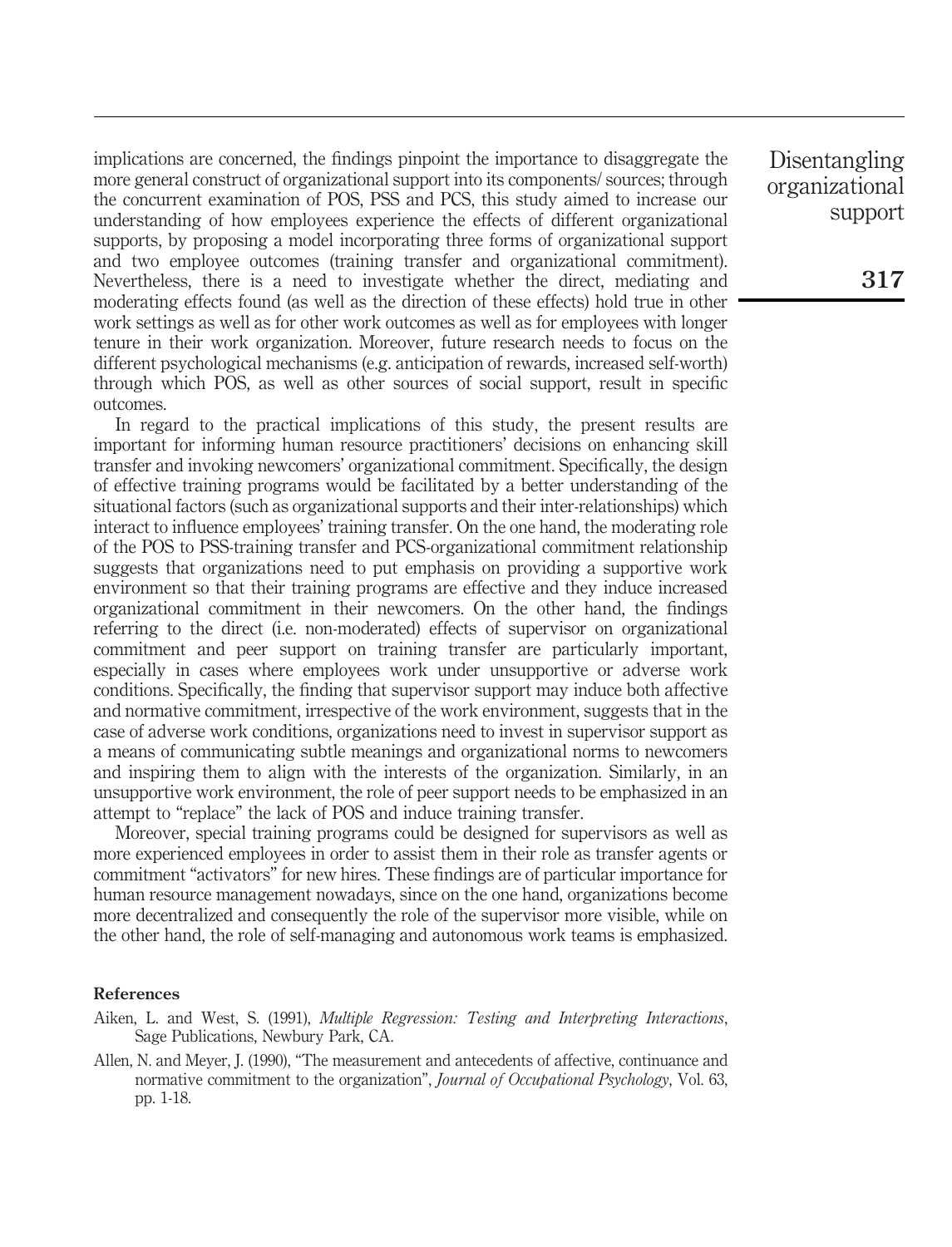| <b>PR</b><br>41,3 | Awoniyi, E., Griego, O. and Morgan, G. (2002), "Person-environment fit and transfer of training",<br>International Journal of Training and Development, Vol. 6, pp. 25-35.                                                                                    |
|-------------------|---------------------------------------------------------------------------------------------------------------------------------------------------------------------------------------------------------------------------------------------------------------|
|                   | Baldwin, T. and Ford, J. (1988), "Transfer of training: a review and directions for future<br>research", Personnel Psychology, Vol. 44, pp. 51-65.                                                                                                            |
| 318               | Bates, R., Holton, E., Seyler, D. and Carvalho, M. (2000), "The role of interpersonal factors in the<br>application of computer-based training in an industrial setting", Human Resource<br>Development International, Vol. 3, pp. 19-42.                     |
|                   | Bishop, J., Scott, K. and Burroughs, S. (2000), "Support, commitment and employee outcomes in a<br>team environment", Journal of Management, Vol. 26, pp. 1113-32.                                                                                            |
|                   | Blau, P. (1964), Exchange and Power in Social Life, Wiley, New York, NY.                                                                                                                                                                                      |
|                   | Burke, L. and Hutchins, H. (2007), "Training transfer: an integrative literature review", Human<br><i>Resource Management Review, Vol. 6, pp. 263-96.</i>                                                                                                     |
|                   | Chiaburu, D. and Marinova, S. (2005), "What predicts skill transfer? An exploratory study of goal<br>orientation, training self-efficacy and organizational supports", International Journal of<br>Training and Development, Vol. 9 No. 2, pp. 110-23.        |
|                   | Cohen, J., Cohen, P., West, S. and Aiken, L. (2003), Applied Multiple Regression/Correlation<br>Analysis for the Behavioural Sciences, Lawrence Erlbaum Associates, Mahwah, NJ.                                                                               |
|                   | Eisenberger, R., Huntington, R., Hutchison, S. and Sowa, D. (1986), "Perceived organizational<br>support", <i>Journal of Applied Psychology</i> , Vol. 71, pp. 500-7.                                                                                         |
|                   | Eisenberger, R., Arneli, S., Rexwinkel, B., Lynch, P. and Rhoades, L. (2001), "Reciprocation of<br>perceived organizational support", <i>Journal of Applied Psychology</i> , Vol. 86, pp. 42-51.                                                              |
|                   | Eisenberger, R., Stinglhamber, R., Vandenberghe, C., Sucharski, I. and Rhoades, L. (2002),<br>"Perceived supervisor support: contributions to perceived organizational support and<br>retention", <i>Journal of Applied Psychology</i> , Vol. 87, pp. 565-73. |
|                   | Erickson, R. and Roloff, M. (2007), "Reducing attrition after downsizing", International Journal of<br>Organizational Analysis, Vol. 15 No. 1, pp. 35-55.                                                                                                     |
|                   | Facteau, J., Dobbins, G., Russell, J., Ladd, R. and Kudisch, J. (1995), "The influence of general<br>perceptions of the training environment on pre-training motivation and perceived transfer<br>of training", Journal of Management, Vol. 21, pp. 1-25.     |
|                   | Feldman, D. and Brett, J. (1983), "Coping with new jobs: a comparative study of new hires and job<br>changers", Academy of Management Journal, Vol. 26, pp. 258-72.                                                                                           |
|                   | Fisher, C. (1986), "Organizational socialization: an integrative approach", in Ferris, G. and<br>Rowland, M. (Eds), Research in Personnel and Human Resources Management, JAI Press,<br>Greenwich, CT, pp. 101-45.                                            |
|                   | Gumuseli, A. and Ergin, B. (2002), "The manager's role in enhancing the transfer of training:<br>a Turkish case study", International Journal of Training and Development, Vol. 6, pp. 80-97.                                                                 |
|                   | Harman, H. (1967), Modern Factor Analysis, University of Chicago Press, Chicago, IL.                                                                                                                                                                          |
|                   | Hutchison, S. (1997), "Perceived organizational support: further evidence of construct validity",<br>Educational and Psychological Measurement, Vol. 57, pp. 1025-34.                                                                                         |
|                   | Jones, G. (1983), "Psychological orientation and the process of organizational socialization:<br>an interactionist perspective", Academy of Management Review, Vol. 8, pp. 464-74.                                                                            |
|                   | Kontoghiorghes, C. (2004), "Reconceptualizing the learning transfer conceptual framework:<br>empirical validation of a new system model", International Journal of Training and<br>Development, Vol. 8 No. 3, pp. 210-21.                                     |
|                   | Kottke, J. and Sharafinski, C. (1988), "Measuring perceived supervisory and organizational<br>support", Educational and Psychological Measurement, Vol. 48, pp. 1075-9.                                                                                       |
|                   |                                                                                                                                                                                                                                                               |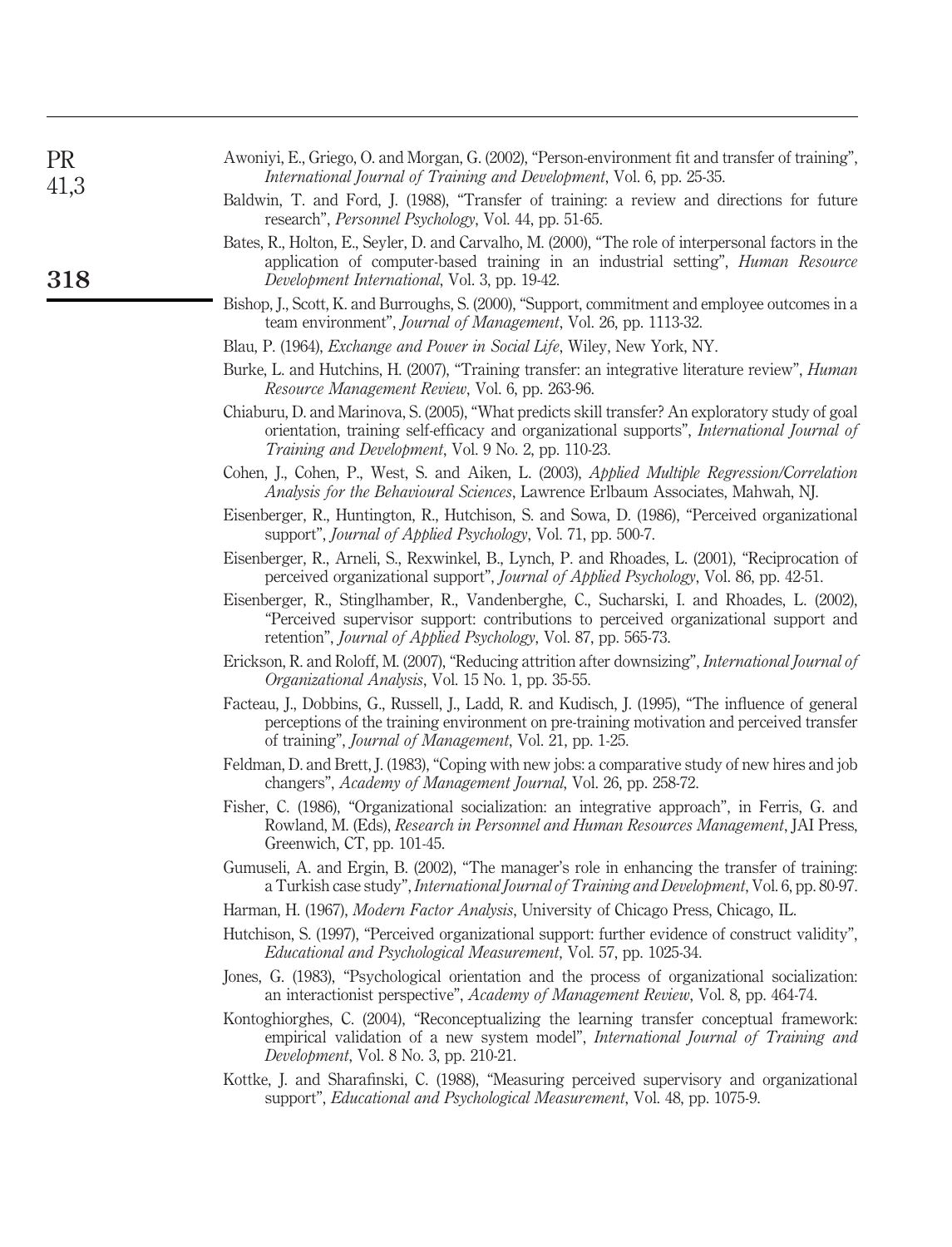- Levinson, H. (1965), "Reciprocation: the relationship between man and organization", Administrative Science Quarterly, pp. 370-90.
- Maertz, C., Griffeth, R., Campbell, N. and Allen, D. (2007), "The effects of perceived organizational support and perceived supervisor support on employee turnover", *Journal of* Organizational Behavior, Vol. 28, pp. 1059-75.
- Major, D., Kozlowski, S., Chao, G. and Gardner, P. (1995), "A longitudinal investigation of newcomer expectations, early socialization outcomes and the moderating effects of role development factors", Journal of Applied Psychology, Vol. 80 No. 3, pp. 418-31.
- Meyer, J. and Allen, N. (1997), *Commitment in the Workplace*, Sage Publications, Newbury Park, CA.
- Meyer, J., Allen, N. and Smith, C. (1993), "Commitment to organizations and occupations: extension and test of a three-component conceptualization", Journal of Applied Psychology, Vol. 78, pp. 538-51.
- Morrison, E.W. (2002), "Newcomers' relationship: the role of social network ties during socialization", Academy of Management Journal, Vol. 45 No. 6, pp. 1149-60.
- Myloni, B., Harzing, A. and Mirza, H. (2004), "Human resource management in Greece: have the colours of culture faded away?", International Journal of Cross Cultural Management, Vol. 4, pp. 59-76.
- Ostroff, C. and Kozlowski, S. (1992), "Organizational socialization as a learning process: the role of information acquisition", Personnel Psychology, Vol. 45, pp. 849-74.
- Podsakoff, M. and Organ, D. (1986), "Self-reports in organizational research: problems and prospects", Journal of Management, Vol. 12, pp. 531-44.
- Reichers, A. (1987), "An interactionist perspective on newcomer socialization rates", Academy of Management Review, Vol. 12, pp. 278-87.
- Rhoades, L. and Eisenberger, R. (2002), "Perceived organizational support: a review of the literature", Journal of Applied Psychology, Vol. 87, pp. 698-714.
- Rhoades, L., Eisenberger, R. and Arneli, S. (2001), "Affective commitment to the organization: the contribution of perceived organizational support", Journal of Applied Psychology, Vol. 86, pp. 825-36.
- Rousseau, D. (2001), "Schema, promise and mutuality: the building blocks of the psychological contract", Journal of Occupational and Organizational Psychology, Vol. 74, pp. 511-41.
- Self, D.R., Holt, D.T. and Schaninger, W.S. Jr (2005), "Work-group and organizational support: a test of distinct dimensions", Journal of Occupational and Organizational Psychology, Vol. 78, pp. 133-40.
- Shore, L. and Tetrick, L. (1991), "A construct validity study of the Survey of Perceived Organizational Support", Journal of Applied Psychology, Vol. 76, pp. 637-43.
- Shore, L. and Wayne, S. (1993), "Commitment and employee behaviour: comparison of affective commitment and continuance commitment with perceived organizational support", Journal of Applied Psychology, Vol. 78, pp. 774-80.
- Simosi, M. (2010), "The role of social socialization tactics in the relationship between socialization content and newcomers' organizational commitment", Journal of Managerial Psychology, Vol. 25 No. 3, pp. 301-27.
- Stinglhamber, F. and Vandenberghe, C. (2003), "Organizations and supervisors as sources of support and targets of commitment: a longitudinal study", Journal of Organizational Behavior, Vol. 24, pp. 251-70.
- van der Klink, M., Gielen, E. and Nauta, C. (2001), "Supervisory support as a major condition to enhance transfer", International Journal of Training and Development, Vol. 5, pp. 52-63.